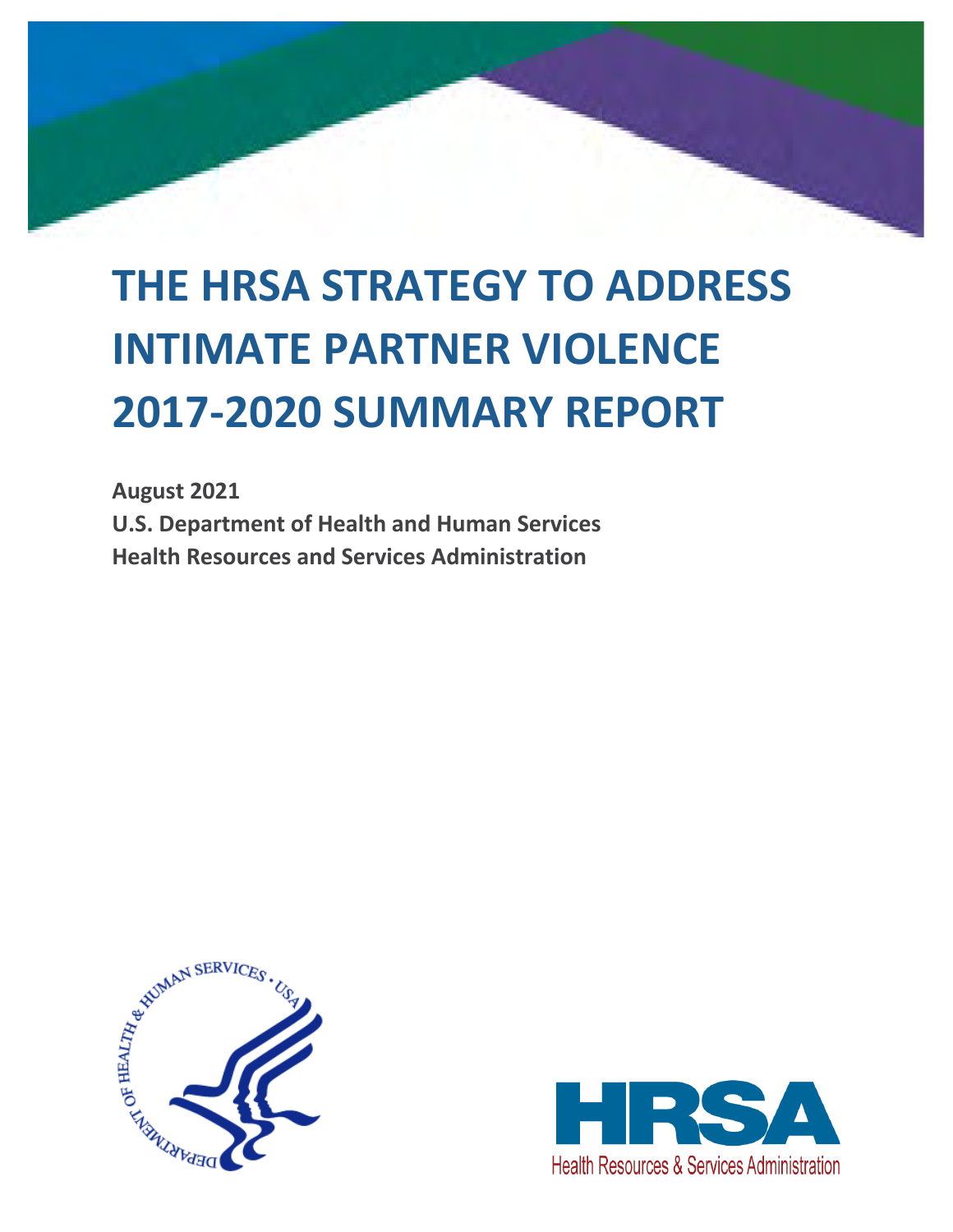This publication was produced for the U.S. Department of Health and Human Services, Health Resources and Services Administration. This publication lists non-federal resources in order to provide additional information to consumers. The views and content in these resources have not been formally approved by Health Resources and Services Administration (HRSA). Listing these resources is not an endorsement by HRSA.

*The HRSA Strategy to Address Intimate Partner Violence* is not copyrighted. Readers are free to duplicate and use all or part of the information contained in this publication.

Pursuant to 42 U.S.C. § 1320b-10, this publication may not be reproduced, reprinted, or redistributed for a fee without specific written authorization from HRSA.

Suggested Citation: Health Resources and Services Administration, Office of Women's Health, *The HRSA Strategy to Address Intimate Partner Violence 2017-2020 Summary Report*. Rockville, Maryland: 2021.

This communication was printed, published, or produced and disseminated at U.S. taxpayer expense.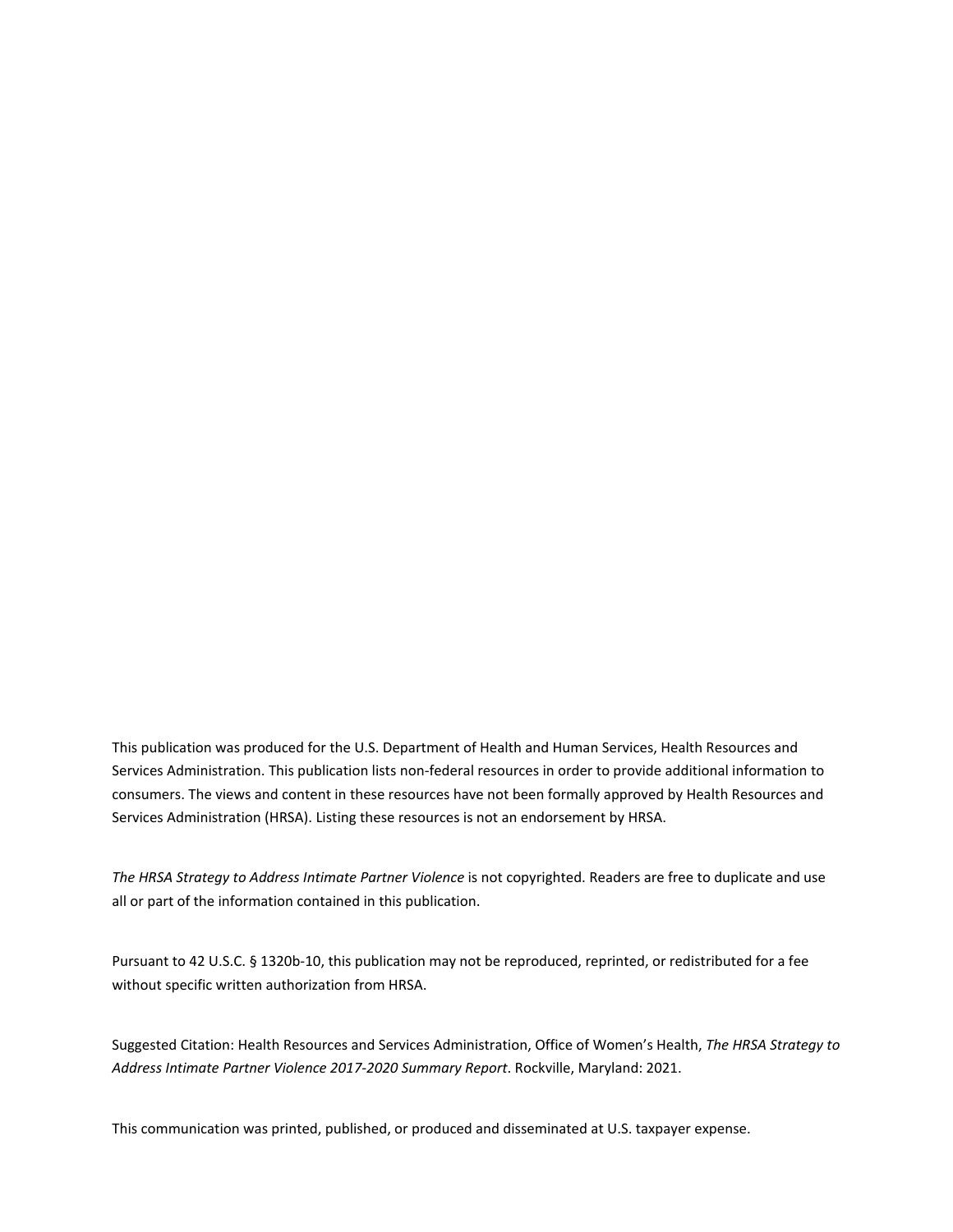# **FOREWORD**

#### **MESSAGE FROM THE ACTING ADMINISTRATOR**

Intimate partner violence (IPV) is a serious public health issue in the United States. According to the Centers for Disease Control and Prevention (CDC), IPV includes sexual violence, stalking, physical violence, and psychological aggression by an intimate partner. About one in four women and nearly one in ten men in the U.S. experience IPV in their lifetime; millions of people nationwide are impacted every day. Beyond the immediate harms caused by IPV, it can also have additional serious physical and psychological health consequences for individuals, their loved ones, and their communities.

The Health Resources and Services Administration (HRSA) is at the forefront of improving the health and well-being of people throughout the U.S., especially those who are geographically isolated, economically or medically vulnerable. HRSA's mission is to improve health outcomes and achieve health equity through access to quality services, a skilled workforce, and innovative, high-value programs. HRSA's wide breadth of public health and health care programs uniquely positions the agency to address IPV. One out of eleven U.S. residents receive their primary care through a HRSA-funded health center; over half of people with HIV receive care through the Ryan White HIV/AIDS program, and more than 50 million mothers and children rely on services provided through HRSAsupported maternal and child health programs.

In January 2017, HRSA continued its role as a leader of public health practice by beginning implementation of *The*  HRSA Strategy to Address Intimate Partner Violence ("the Strategy"). This was the first of its kind agency-wide Strategy identifying key activities to be carried out across HRSA to improve the agency's capacity to prevent and respond to IPV and its impacts on health. The HRSA Office of Women's Health (OWH) coordinated the development, implementation, and sustainability of Strategy activities and key elements through extensive collaboration with every HRSA Bureau and Office throughout the process. As of December 2020, all 27 of the Strategy's key activities have been completed with several recurring.

The Strategy's successful implementation demonstrates HRSA's commitment to coordinating across the agency on a critical public health issue, and is a model for future efforts. The extraordinary contributions of HRSA Bureaus and Offices are part of the agency's ongoing commitment to sustainable efforts to build health equity.

I am proud to lead an agency committed to addressing the impact of IPV across multiple health care and public health programs. I encourage you to read this Summary Report to learn more about how HRSA addressed IPV through the 2017-2020 Strategy implementation period, and how it will continue to do so in coming years. Together we will continue to achieve our vision of "Healthy Communities, Healthy People."

Diana Espinosa Acting Administrator Health Resources and Services Administration U.S. Department of Health and Human Services

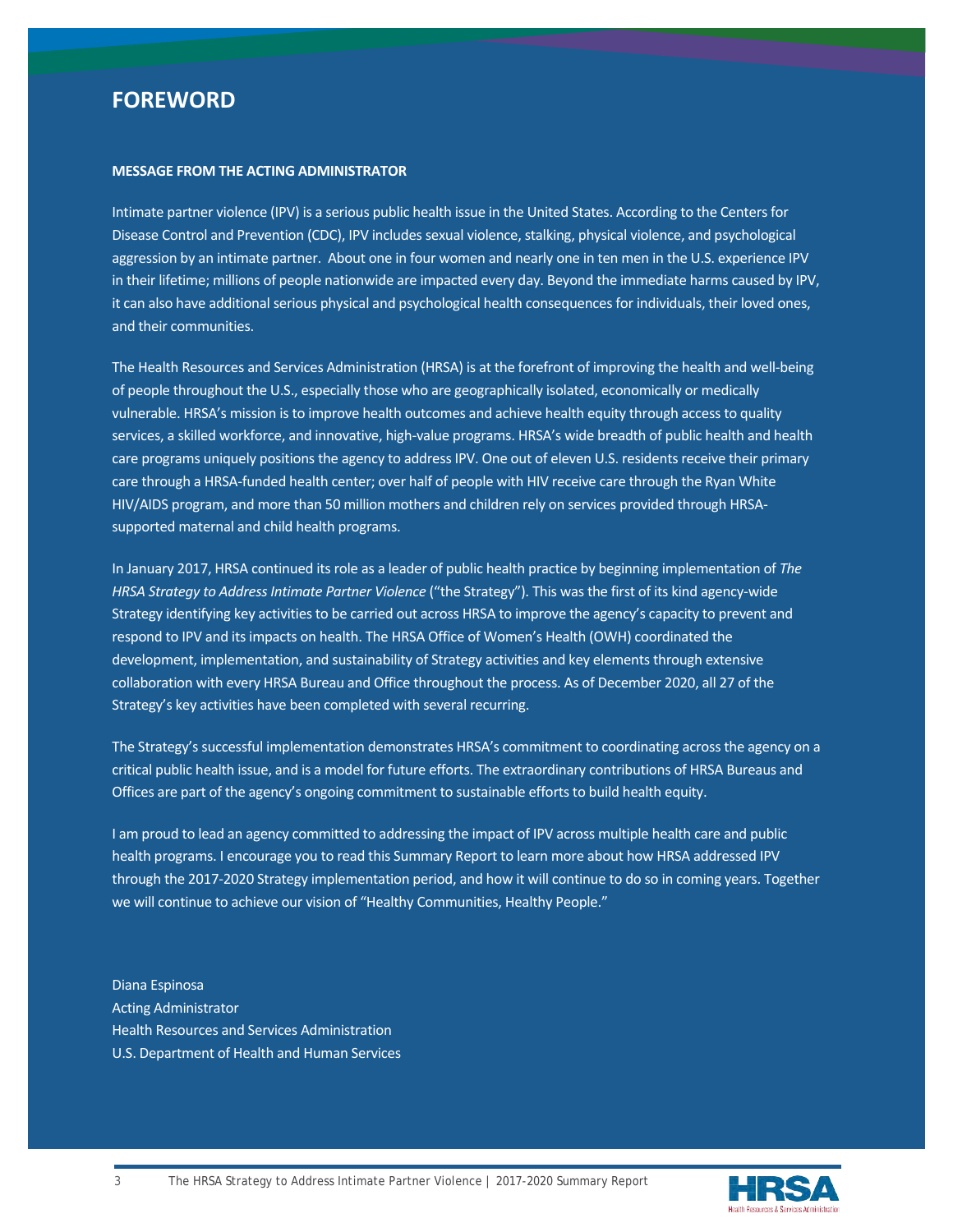# **EXECUTIVE SUMMARY**

#### **Background**

Intimate partner violence (IPV) is a serious yet preventable public health issue. According to the Centers for Disease Control and Prevention (CDC), IPV encompasses "physical violence, sexual violence, stalking, and psychological aggression by a current or former intimate partner." In addition, approximately one in five women and one in seven men have experienced severe physical violence by an intimate partner at some point in their lifetimes. IPV often has complex and severe impacts on the physical and mental well-being of those who experience it – as well as on children, friends, extended families, and their communities. IPV disproportionately affects many populations served by HRSA's programs, particularly pregnant women, adolescents, racial/ethnic minorities, people with HIV, LGBTQ+ individuals, individuals living with disabilities, individuals with substance use disorders, and individuals living in rural areas.

#### **The Strategy**

Beginning in 2016, the HRSA [Office of Women's Health](https://www.hrsa.gov/about/organization/bureaus/owh/index.html) (OWH) led development and implementation of *[The HRSA](https://www.hrsa.gov/sites/default/files/hrsa/HRSA-strategy-intimate-partner-violence.pdf)  [Strategy to Address Intimate Partner Violence](https://www.hrsa.gov/sites/default/files/hrsa/HRSA-strategy-intimate-partner-violence.pdf)* ("the Strategy"). Prior to the Strategy's implementation, HRSA had only two programs and one pilot project specifically addressing IPV in its portfolio. In response to this opportunity, HRSA OWH engaged with leadership and staff from across HRSA's bureaus and offices to strengthen existing programs and strategically address relevant gaps through an iterative year-long process. The resulting Strategy nested 27 key activities under four overarching priorities:

- 1. **Train** the nation's health care and public health workforce to address IPV at the community and health systems levels
- 2. Develop **partnerships**to raise awareness about IPV within HRSA and HHS
- 3. Increase **access** to quality IPV-informed health care services across all populations
- 4. Address **gaps** in knowledge about IPV risks, impacts, and interventions

After several engagements with key HRSA and external stakeholders, the Strategy officially began in January 2017 and carried through December 2020.

#### **Results**

All 27 key activities identified in the Strategy were implemented by December 2020, with many recurring. Additional programs and policies not described in the Strategy's 27 key activities were also developed and implemented. The Strategy's sustainable elements, which include IPV-related standard language to include in HRSA's Notice of Funding Opportunities, support for the *[The National Health Network on Intimate Partner Violence and Human Trafficking](https://www.futureswithoutviolence.org/health/nationalhealthnetwork)*, and recurring trainings and distribution of materials across HRSA networks, reflect a commitment to addressing a critical public health issue through an equitable focus on violence prevention and response and intersecting supportive services. HRSA attained this success even in the midst of the COVID-19 pandemic an[d HRSA's](https://www.hrsa.gov/coronavirus) [extensive](https://public3.pagefreezer.com/content/HHS.gov/31-12-2020T08:51/https:/www.hhs.gov/about/news/2020/03/24/hhs-awards-100-million-to-health-centers-for-covid-19-response.html) [activities](https://public3.pagefreezer.com/content/HHS.gov/31-12-2020T08:51/https:/www.hhs.gov/about/news/2020/04/08/hhs-awards-billion-to-health-centers-in-historic-covid19-response.html) [responding](https://public3.pagefreezer.com/content/HHS.gov/31-12-2020T08:51/https:/www.hhs.gov/about/news/2020/05/20/hhs-provides-225-million-for-covid19-testing-in-rural-communities.html) to COVID-19. COVID-19 also exacerbated certain condition[s contributing to violence,](https://www.samhsa.gov/sites/default/files/social-distancing-domestic-violence.pdf) further highlighting the importance of HRSA's sustained commitment to address IPV.

#### **Implications**

The Strategy's agency-wide approach reflects a recognition of IPV's far-reaching impacts on health and HRSA's distinctive position to prevent and respond to its occurrence. The whole-of-agency approach strengthened HRSA's existing internal collaborations and developed critical new collaborations that will continue to further HRSA's commitment on IPV and other health issues. OWH's engagement with key stakeholders throughout the planning and implementation process and the development of additional collaborative spaces on IPV, ranging from IPV-focused workgroups within HRSA and across its 10 regions to targeted funding opportunities, helped nurture these collaborations.

The successes of the Strategy reflect the feasibility of an agency-wide approach as possible, practical, and effective. This suggests an expanded focus on violence prevention and response is possible within HRSA and with interested partners. Employing sustainable program and policy changes across Strategy activities encourages the maintenance of equitable responses to critical public health issues and other emerging priorities. The completion of all key Strategy activities on schedule, the expansion of related efforts not described in the Strategy itself, and the sustained focus throughout the COVID-19 pandemic carry valuable lessons for other agency-wide efforts at HRSA and beyond.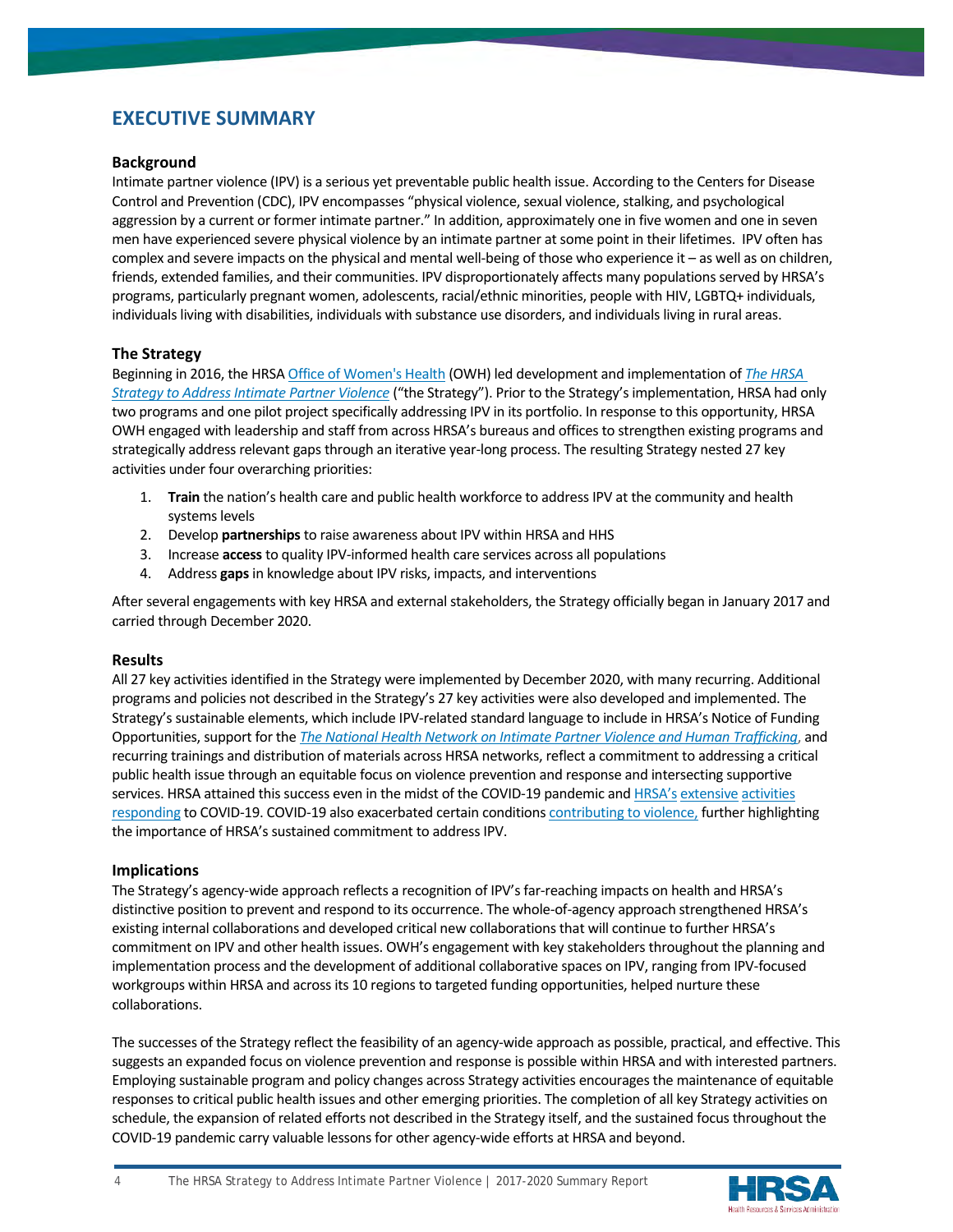# **BACKGROUND**

Intimate partner violence (IPV) is a serious yet preventable public health issue. According to the Centers for Disease Control and Prevention (CDC), IPV encompasses "physical violence, sexual violence, stalking, and psychological aggression by a current or former intimate partner," and approximately one in five women and one in seven men have experienced severe physical violence by an intimate partner at some point in their lifetimes. IPV affects millions of women, men, and children, and can have complex and severe impacts on the physical and mental well-being of survivors – as well as on children, friends, extended family, and their communities. IPV disproportionately affects specific populations, including many of those served by HRSA's programs, such as pregnant women, adolescents, racial/ethnic minorities, people with HIV/AIDS, LGBTQ+ individuals, individuals living with disabilities, individuals with behavioral health and substance use disorders, and individuals living in rural areas.

# **Strategy Development**

The Health Resources and Services Administration (HRSA) is well-positioned to respond to IPV through its programs serving individuals who are geographically isolated, economically or medically vulnerable. In response to this pressing concern, the HRSA Office of Women's Health (OWH) launched an agencywide initiative, *[The HRSA Strategy to Address Intimate Partner Violence](https://www.hrsa.gov/sites/default/files/hrsa/HRSA-strategy-intimate-partner-violence.pdf)*. The first-of-its-kind Strategy was implemented between January 2017 and December 2020 using an innovative model to focus on this critical social determinant of health through agency-wide collaborative action.

The Strategy is the result of a year-long process where leadership from across HRSA's bureaus and offices collaborated to strengthen existing programs and strategically address gaps that address IPV. This engagement led to a practical and actionable Strategy describing available IPV-related educational tools, trainings, and technical assistance resources to support public health professionals, health care providers, and health care settings to better serve individuals and communities impacted by IPV. The Strategy provided a framework for HRSA to address IPV and outlined concrete actions that each bureau and office would take both individually and collaboratively, as well as in partnership with other federal agencies and grantees. Strategy objectives were organized within four priorities describing how HRSA's employees and programs can address IPV:

- ▶ **Train** the nation's health care and public health workforce to address IPV at the community and health systems levels
- ▶ Develop **partnerships** to raise awareness about IPV within HRSA and HHS
- ▶ Increase **access** to quality IPV-informed health care services across all populations
- ▶ Address **gaps** in knowledge about IPV risks, impacts, and interventions

# **Strategy Implementation**

Prior to the Strategy, there were only two HRSA programs and one pilot project that specifically addressed IPV. Three guiding principles informed Strategy priorities, activities and intended outcomes:

- 1. A comprehensive, evidence-informed, coordinated community and health systems-level response to IPV is needed
- 2. Collaboration within HRSA and with other HHS agencies is essential for bringing about sustainable change at all levels of the health care system
- 3. Culturally relevant and trauma-informed practices for IPV are at the heart of the Strategy

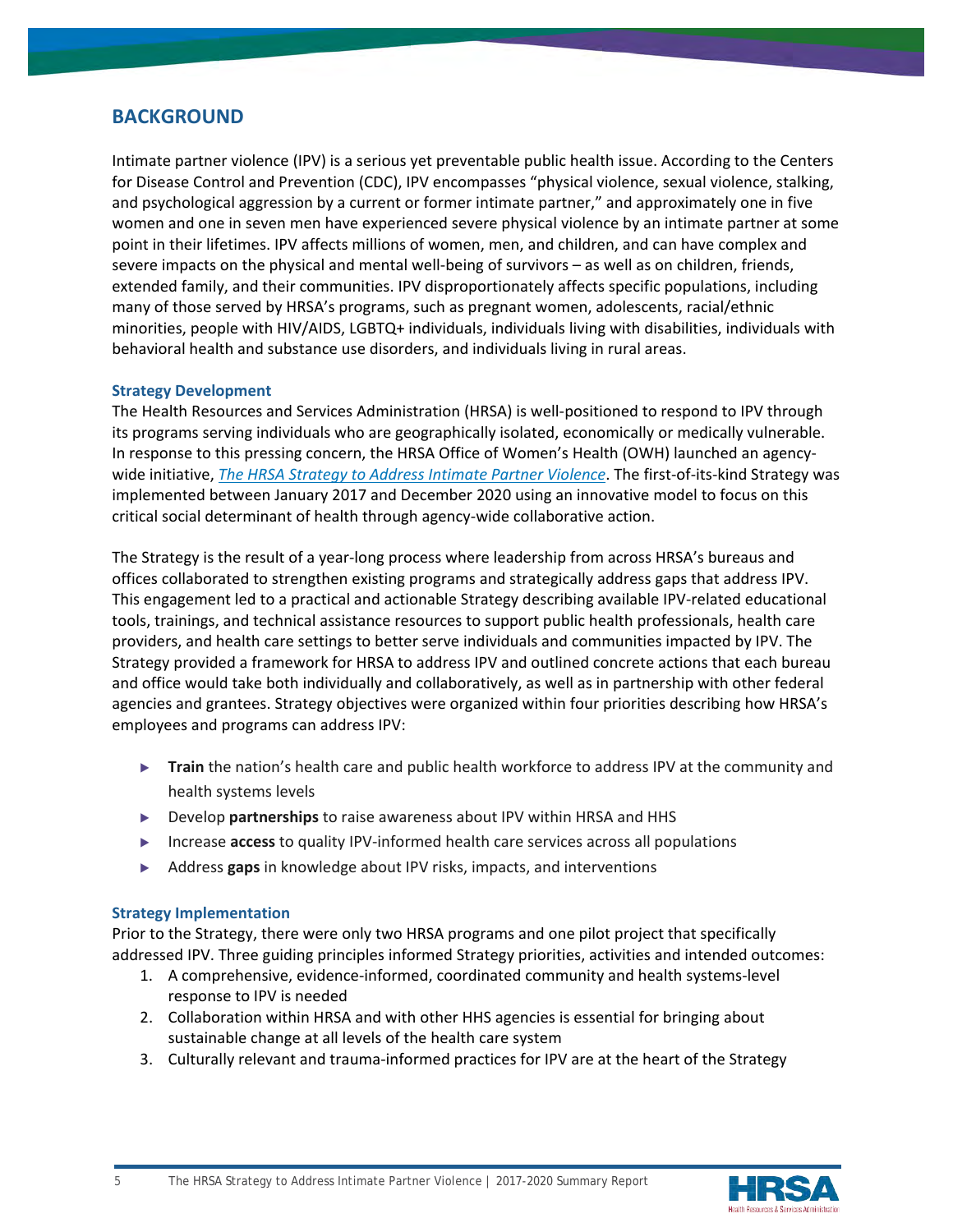These three guiding principles reflect a commitment to a comprehensive and equitable response to IPV. This focus led to the identification of 27 key activities across 10 strategic objectives. Strategy activities were implemented across three phases between 2017 and 2020:

- ▶ Year 1 (2017-2018): Raise awareness to achieve agency-wide buy-in while continuing to identify, develop, and enhance activities
- ▶ Year 2 (2018-2019): Implement project work plans and establish initial metrics and descriptive tracking systems
- ▶ Year 3 (2019-2020): Work to strengthen metrics and conduct evaluations where feasible, and plan for sustainability

# **Tracking Strategy Progress and Results**

As part of HRSA's commitment to accomplishing the Strategy's key activities, OWH coordinated regular information exchange and check-ins with key representatives from HRSA bureaus and offices. These representatives served as primary points of contact for the Strategy, in-house consultants on IPV, and tracked their respective organization's progress towards key activities described in the Strategy. Their commitment to supporting and furthering Strategy activities in addition to their regular duties ensured successful accomplishment of Strategy objectives.

These key representatives also fostered and led additional gains on addressing IPV through the creation of working groups on IPV within their program area. These efforts at expanding regular information exchange and planning on IPV-related topics encouraged adoption of practices recommended by the Strategy, most notably diffusion of the [IPV Health Providers Toolkit,](https://ipvhealth.org/resources) [CUES Safety Cards,](https://www.futureswithoutviolence.org/is-your-relationship-affecting-your-health-safety-card/) and CDC's [Preventing Intimate Partner Violence fact sheet.](https://www.cdc.gov/violenceprevention/pdf/ipv-factsheet508.pdf) Bureaus and Offices also included standardized slides describing Strategy activities in presentation decks across various programs and identified areas for additional focus on IPV outside of those initially described in the Strategy.

[The HRSA Strategy to Address Intimate Partner Violence - 2017-2018 Progress Report](https://www.hrsa.gov/sites/default/files/hrsa/HRSA-IPV-Strategy-Progress-Report.pdf) provides extensive detail regarding the Strategy's initial implementation and tracking process. The report reflected broad initial success in meeting Strategy objectives through 2018; fifty-nine percent of the 27 key activities were already completed and/or recurring, and in progress items were on track for completion before December 2020. Progress tracking over the course of 2019 and 2020 reflected completion of all pending activities even as the effects of the COVID-19 pandemic response began in 2020. While COVID-19 response took precedence across HHS, HRSA was able to maintain a thoughtful focus on addressing IPV in spite of a natural shift in priorities toward frontline pandemic response.

In 2020, the HRSA Office of Planning, Analysis and Evaluation (OPAE) conducted a process evaluation of the Strategy. OPAE used a review of key Strategy documents and key informant interviews to develop an internal evaluation report identifying key successes, challenges, and lessons.

# **Key Activities and Beyond**

The Strategy has also resulted in gains extending beyond quantitative tracking and the completion of key activities. These gains reflect HRSA's existing and growing understanding of, and commitment to, addressing IPV and its critical impacts on health across HRSA. This commitment is rooted in HRSA's history of equitably serving those most in need through accessible and responsive services. Baseline understanding of IPV's prevalence and impact on health is greater across the agency than at the Strategy's outset, as is an interest in preventing and responding to violence in all its forms. The inequities highlighted by the disproportionate distribution of burdens resulting from COVID-19 has further emphasized the need for supportive services for those served by HRSA programs.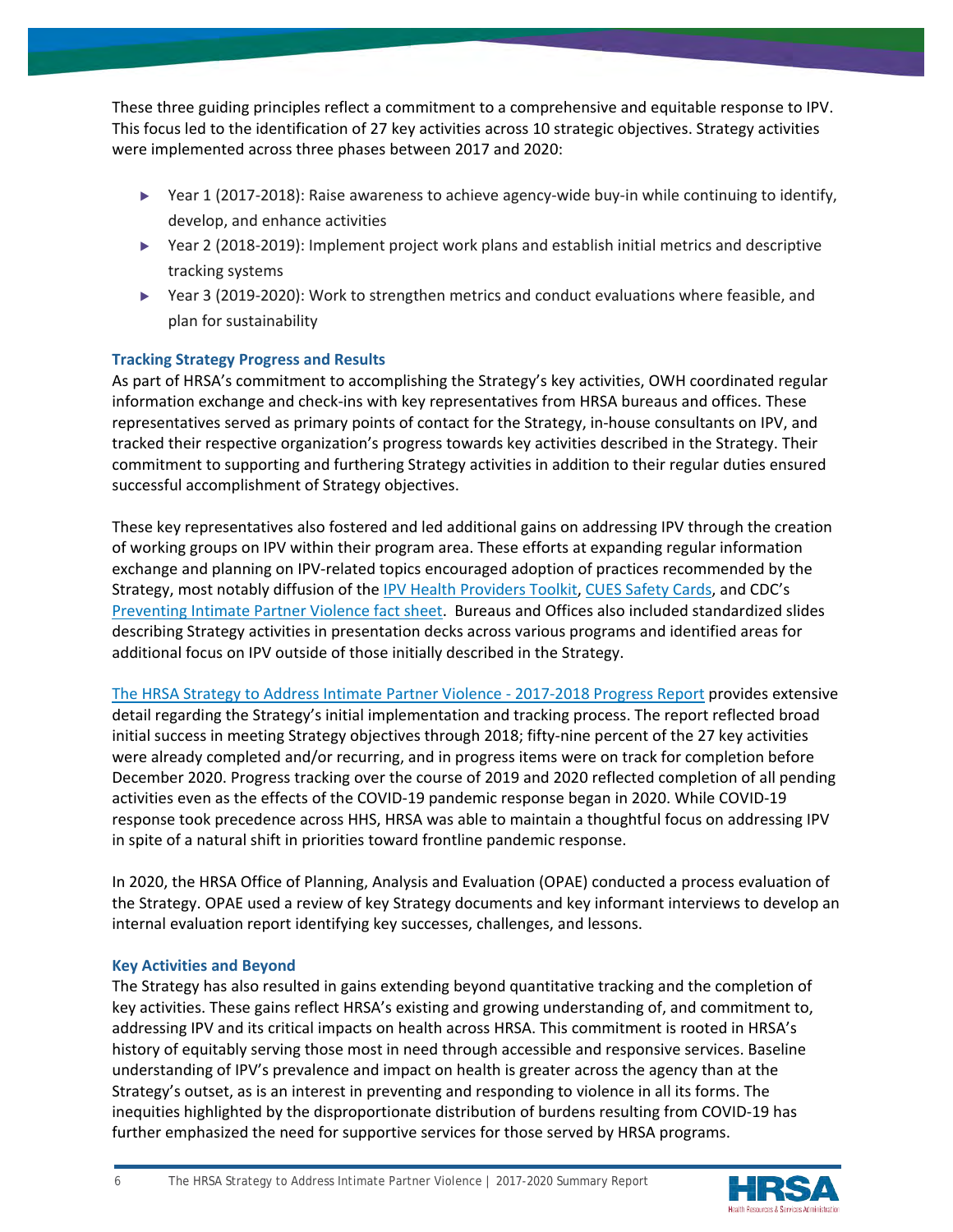# **KEY ACCOMPLISHMENTS BY STRATEGY PRIORITY**

HRSA OWH partnered with key staff from every bureau and office to successfully implement the Strategy. The success of this first-of-its-kind agency-wide strategy reflects the passion for innovation and service shared by team members and partners in HRSA and HRSA-supported settings of care.

All 27 key activities were accomplished on schedule with both recurring and ongoing activities. More than half of the Strategy's key activities recurred at least once between 2017 and 2020. Critically, several key activities are expected to recur in 2021 and beyond. This section highlights particular successes under each Strategy Priority Area.

# **TRAIN THE NATION'S HEALTH CARE AND PUBLIC HEALTH WORKFORCE TO ADDRESS IPV AT THE COMMUNITY AND HEALTH SYSTEMS LEVELS**

# *IPV Health Partners Toolkit*

The [IPV Health Partners Toolkit](https://ipvhealthpartners.org/) is a central resource featured throughout the Strategy. Dissemination efforts on the part of nine HRSA bureaus and offices led to more than 13,000 toolkit page views in the first two years of the Strategy alone, of which more than 70 percent were unique. Disseminated content was tailored to be responsive to unique requirements of specific settings of care, including rural providers, and to consider the needs of special populations. Extensive circulation of these evidencebased IPV-related resources including the toolkit resulted from broad grantee-facing engagements. Links to the toolkit were also provided via bureau and office standing slide decks, high-visibility websites and newsletters, and external and internal briefing materials. For example, the Bureau of Health Workforce shared these evidence-based IPV-related resources with its 20 [Advanced Nursing Education-Sexual](https://bhw.hrsa.gov/ane-sane-nursing)  [Assault Nurse Examiner \(ANE-SANE\)](https://bhw.hrsa.gov/ane-sane-nursing) grantees who work to increase the number of registered nurses, advanced practice registered nurses, and forensic nurses trained and certified to conduct sexual assault nurse examinations, and through events like its 2019 town hall webinar featuring health workforce resources to address the impact of IPV across the lifespan. The toolkit remains available and is one of the key sustainable elements of the Strategy.

OWH's engagement with the Agency for Healthcare Research and Quality (AHRQ) resulted in the Strategy and toolkit being included as resources in the U.S. Preventive Services Task Force's (USPSTF) 2018 *[Final Recommendation Statement for Screening for IPV, Elder Abuse, and Abuse of Vulnerable](https://www.uspreventiveservicestaskforce.org/uspstf/document/RecommendationStatementFinal/intimate-partner-violence-and-abuse-of-elderly-and-vulnerable-adults-screening)  [Adults](https://www.uspreventiveservicestaskforce.org/uspstf/document/RecommendationStatementFinal/intimate-partner-violence-and-abuse-of-elderly-and-vulnerable-adults-screening)*. The USPSTF recommended clinicians screen for IPV in women of reproductive age and provide or refer women who screen positive to ongoing support services.

# *National Ryan White Conference on HIV Care and Treatment*

Beginning in 2018, the intersection of IPV and HIV has been a featured topic in presentations at the HIV/AIDS Bureau's (HAB) National Ryan White Conference on HIV Care and Treatment (National Conference). The [2020 National Conference](https://ryanwhiteconference.hrsa.gov/wp-content/uploads/2020/08/2020-National-Ryan-White-Conference-on-HIV-Care-Treatment-Program-HQ.pdf) included a sustained focus on IPV extended across three related sessions presented as part of an *Intimate Partner Violence Institute.* These three associated sessions built upon each other's learning objectives to provide evidence-based, patient-centered, and equitable information for the diverse practitioners and community servers participating in the National Conference. These sessions focused on exploring the intersection between IPV and HIV, leveraging Ryan White HIV/AIDS Program (RWHAP) funding streams in trauma-informed systems of care, and cultural competency and organizational readiness in addressing IPV which all offered continuing education units for participants. In addition to these associated presentations, the 2020 National Conference included an additional session and two posters specifically focusing on the intersection and impact of violence for people with HIV.

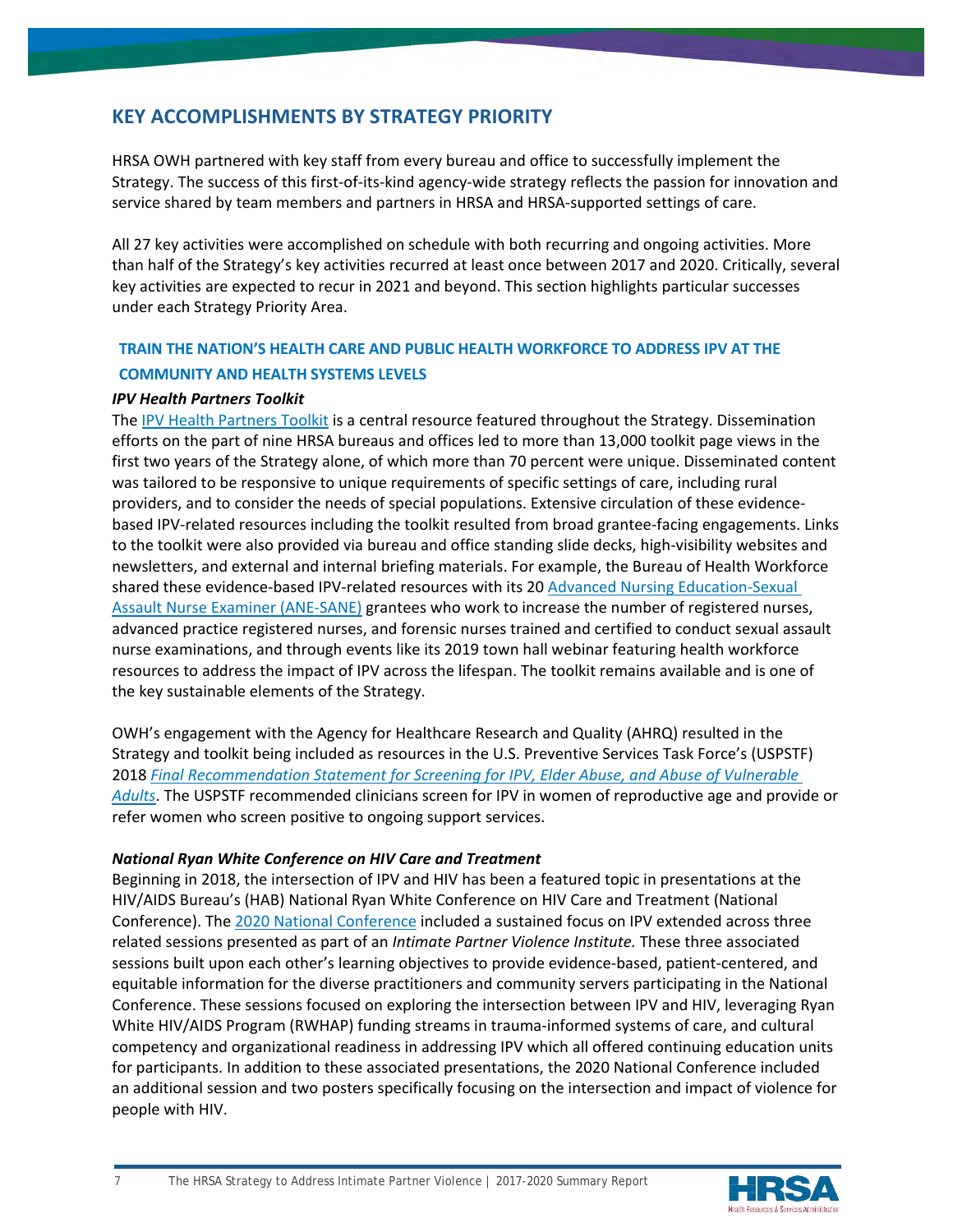# *Federal Office of Rural Health Policy Rural Health Information Hub* **IPV Resources**

The Federal Office of Rural Health Policy (FORHP) facilitated the addition of more than two dozen new IPV resources and special features to the [Rural Health Information \(RHI\) Hub.](https://www.ruralhealthinfo.org/) Resources include topics such as *[Domestic and Intimate Partner Violence: Some Do's and Don'ts for Health Providers](https://www.ruralhealthinfo.org/rural-monitor/domestic-violence/)*, *[The](https://www.ruralhealthinfo.org/rural-monitor/rural-domestic-violence/)  [Ruralness of Domestic and Intimate Partner Violence: prevalence, Provider Knowledge Gaps, and](https://www.ruralhealthinfo.org/rural-monitor/rural-domestic-violence/)  [Healthcare Costs](https://www.ruralhealthinfo.org/rural-monitor/rural-domestic-violence/)*, *[Indigenous People and Domestic Violence: Who's Bringing Solutions](https://www.ruralhealthinfo.org/rural-monitor/indigenous-people-domestic-violence/)*, and the [IPV Health Partners Toolkit.](https://ipvhealthpartners.org/) The RHI Hub continues to regularly update resources on the platform that help those serving rural residents plan, develop, learn, and connect or facilitate information exchange and other information resources.

# **DEVELOP PARTNERSHIPS TO RAISE AWARENESS ABOUT IPV WITHIN HRSA AND HHS**

# *OWH Project Catalyst*

[Project Catalyst](https://www.futureswithoutviolence.org/health/project-catalyst/) helps improve responses and advance policy for IPV and human trafficking in HRSAfunded health centers and domestic violence programs. State teams include leaders from state Primary Care Associations (PCA), state health departments, and state domestic violence coalitions and were supported through collaboration between the Administration for Children and Families (ACF), the HRSA Bureau of Primary Health Care (BPHC), and OWH. These state teams use training curricula, health care provider resources, patient education materials, and quality improvement tools to form partnerships between health centers and domestic violence programs; make new policy level changes across the health care delivery system; train health centers to educate all patients; and engage at least 50% of the HRSA-funded health centers in their state or territory. Completed follow-up assessments reflect health centers' implementation of seeing patients alone policies, a key practice to provide privacy and confidentiality for survivors. 95% of trained providers reported an increased understanding about the impact of IPV and human trafficking on health. Three months after training, providers reported they were almost three times more likely to refer patients to their domestic violence agency partners.

In addition to the work accomplished through state teams in their own states, *Project Catalyst* provides a model of effective efforts in each of the Strategy's four priority areas that are replicable across communities in the U.S., particularly those that are home to HRSA-supported settings of care. Learnings from the *Project Catalyst* experience are reflected in focus areas of the BPHC's [The National Health](https://www.futureswithoutviolence.org/health/nationalhealthnetwork)  [Network on Intimate Partner Violence and Human Trafficking,](https://www.futureswithoutviolence.org/health/nationalhealthnetwork) led b[y Futures Without Violence,](https://www.futureswithoutviolence.org/) which expands upon *Project Catalyst* work by offering training and technical assistance to health centers and PCAs.

# *Notice of Funding Opportunity IPV-related Language*

The Office of Federal Assistance Management (OFAM) collaborated with OWH to develop language about addressing IPV and other critical social determinants of health across all HRSA-funded activities regardless of their primary focus area. Several bureaus and offices have adopted this language in their Notice of Funding Opportunities for Fiscal Year 2021 and have indicated they intend to continue including the language in subsequent years. Additional details regarding this key accomplishment and its sustainability are available in the Sustainability Section of this report. This complete language is included in Appendix A.

# *Office of Global Health International Visitors Leadership Program Presentations*

In collaboration with the U.S. Department of State, the HRSA Office of Global Health (OGH) leads International Visitors Leadership Program [\(IVLP\)](https://eca.state.gov/ivlp) meetings at HRSA. The IVLP is the Department of State's premier professional exchange program bringing together current and emerging leaders with American counterparts in short-term exchange programs. OWH presented HRSA's IPV portfolio and related resources to international visitors from more than 21 countries over the course of the Strategy's implementation providing opportunities for valuable bidirectional learning.

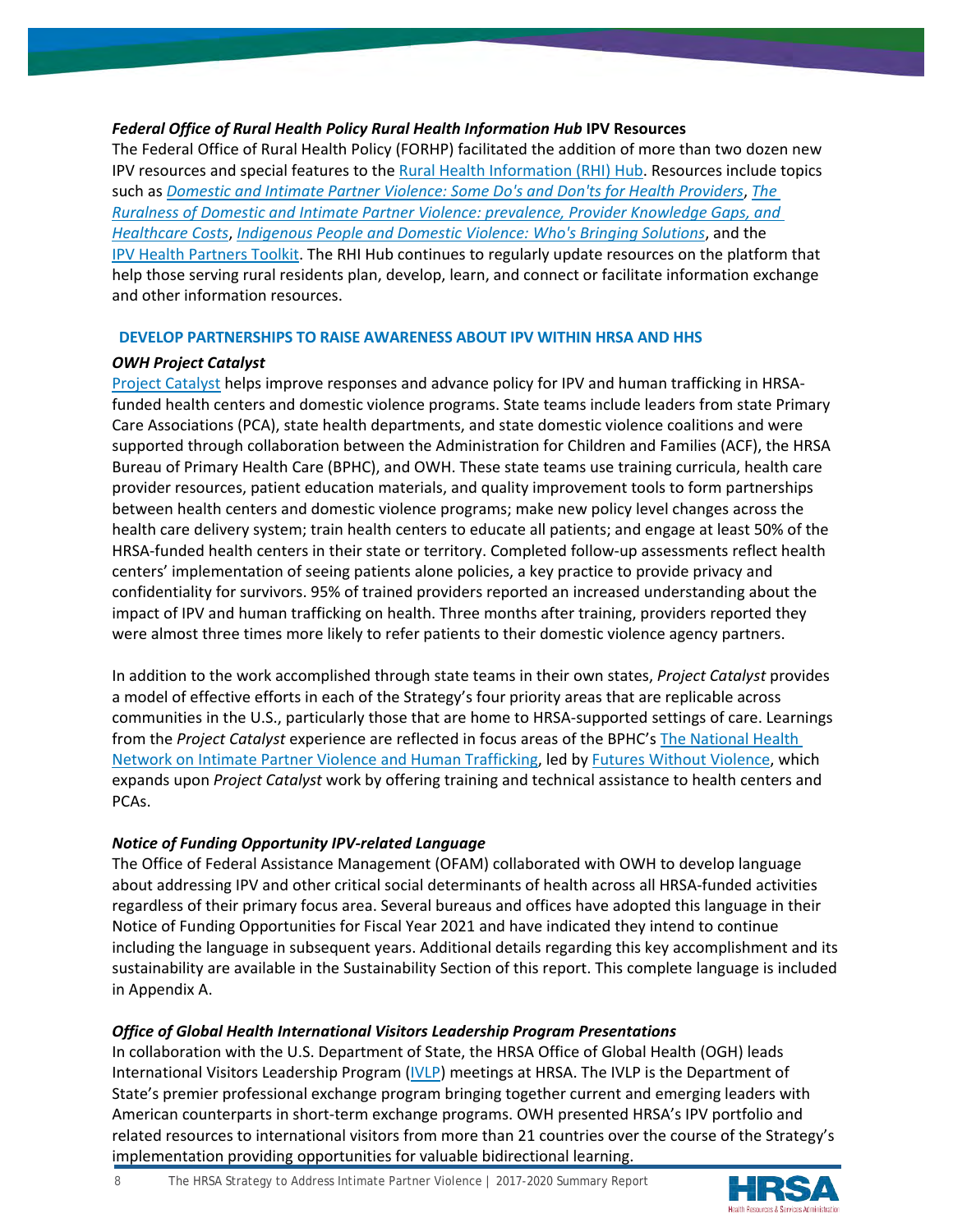## **INCREASE ACCESS TO QUALITY IPV-INFORMED HEALTH CARE SERVICES ACROSS ALL POPULATIONS**

# *Maternal, Infant and Early Childhood Visiting Program IPV Screening Rates*

The Maternal and Child Health Bureau's (MCHB) Maternal, Infant and Early Childhood Visiting (MIECHV) Program demonstrated improvement in the delivery of IPV-related services for economically disadvantaged and geographically isolated communities. Initial 2017 data for newly-implemented MIECHV national IPV screening performance measure demonstrated a baseline screening rate of 74 percent. The most recently available data from 2018 reflected a strong increase to 81.9 percent showing consistent progress towards the best practice of universal screening in a nationwide program.

# *Home Visiting Collaborative Improvement and Innovation Network 2.0*

The HRSA MCHB Home Visiting Collaborative Improvement and Innovation Network [\(HV CoIIN 2.0\)](https://mchb.hrsa.gov/sites/default/files/mchb/MaternalChildHealthInitiatives/HomeVisiting/pdf/hrsa-hv-colin-overview.pdf) brings together MIECHV Program awardees and local home visiting service agencies to engage in dialogue and take action through collaborative learning, rapid testing for improvement, sharing of best practices, scaling of tested interventions, and building quality improvement capacity. The HV CoIIN 2.0 has leveraged its engagement and partnership-building expertise to bring critical attention to IPV across participating MIECHV home visiting programs. Six MIECHV awardees (MA, MI, MN, OR, SC & WA) and 18 Local Implementing Agencies (LIAs) engaged in a 15-month Learning Collaborative achieving sustained shifts in the baseline median (median of the first six data points) for the following outcome and process aims:

- ▶ *Outcome:* Percent of caregivers with identified IPV offered supports or services aligned with their self-identified needs and priorities: 75 percent from baseline of 70 percent
- ▶ *Outcome:* Percent of caregivers with identified IPV offered supports or services who receive follow-up from home visitor: 80 percent from baseline of 70 percent
- ▶ *Primary Driver 1:* Competent, supported, and trauma-informed workforce to address IPV
	- o Percent of home visitors trained in basic competencies in IPV: 94 percent from baseline of 62 percent
	- o Percent of home visitors engaging in reflective supervision at least once in the past month about IPV: 85 percent from baseline of 79 percent
- ▶ *Primary Driver 3:* Safe and respectful conversations on healthy relationships and screening for IPV
	- o Percent of caregivers provided universal education about healthy relationships within the past six months: 58 percent from baseline of 41 percent
- ▶ *Primary Driver 4:* Comprehensive, fluid, individually tailored, and highly collaborative safer planning and follow-up
	- o Percent of caregivers with identified IPV who engage in safer planning: 63 percent from baseline of 52 percent

The third cohort of HV CoIIN 2.0 awardees began their work in February 2021 and will continue work through June 2022.

# *Ryan White HIV/AIDS Program Special Projects of National Significance*

The RWHAP funds Special Projects of National Significance (SPNS) to identify and implement evidenceinformed interventions. The Evidence-Informed Interventions to Improve Health Outcomes among people with HIV ( $e2i$ ) has successfully implemented interventions at more than 26 sites nationwide, six of which implemented interventions addressing trauma, including that resulting from IPV, among people with HIV. This work reflects the program's commitment to assessing the role of evidence-based interventions addressing trauma on seroprevalence, access to care, and other outcomes for people with HIV.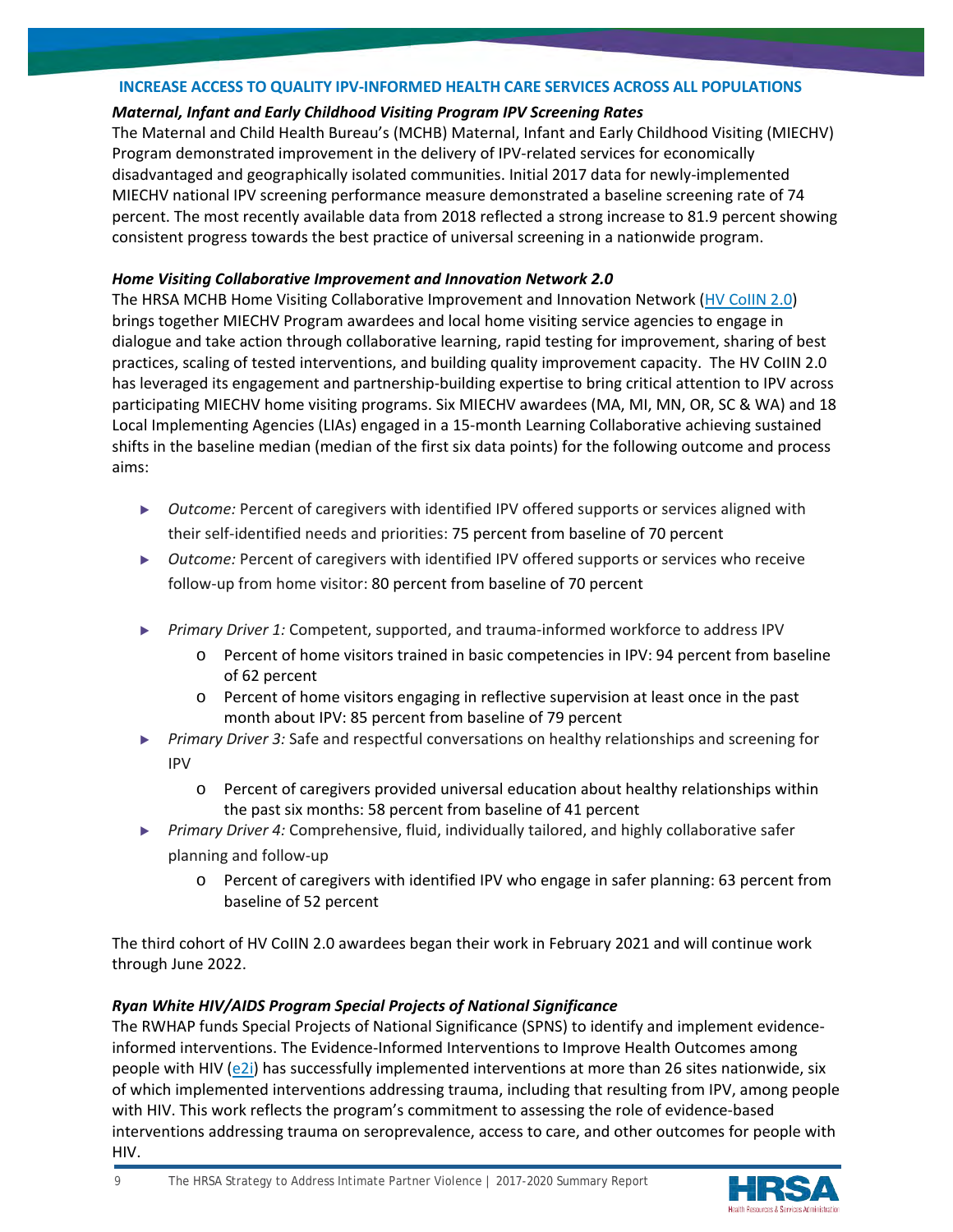# **ADDRESS GAPS IN KNOWLEDGE ABOUT IPV RISKS, IMPACTS, AND INTERVENTIONS**

# *OWH Commentary*

In January 2020, OWH staff co-authored a commentary, *[Galvanizing an Agency-wide Approach: The](https://www.ncbi.nlm.nih.gov/pmc/articles/PMC7119262/pdf/10.1177_0033354919884305.pdf)  [HRSA Strategy to Address Intimate Partner Violence,](https://www.ncbi.nlm.nih.gov/pmc/articles/PMC7119262/pdf/10.1177_0033354919884305.pdf)* which was published in *Public Health Reports*. The commentary succinctly describes IPV's prevalence and effects on health and HRSA's position to address and prevent it. It also provides detail regarding key actions and foundational efforts from the Strategy's development and implementation. In addition to providing a replicable evidence-based case for addressing IPV, the commentary summarizes practical learnings related to developing and generating buy-in for an agency-wide strategy while framing the public health implications of these takeaways.

# *U.S. Preventive Services Task Force IPV Screening Recommendation*

OWH's engagement with the AHRQ resulted in the Strategy and IPV Health Provider Toolkit being included as resources in the USPSTF's 2018 *Final Recommendation Statement* o[n Intimate Partner](https://www.uspreventiveservicestaskforce.org/uspstf/document/RecommendationStatementFinal/intimate-partner-violence-and-abuse-of-elderly-and-vulnerable-adults-screening)  [Violence, Elder Abuse, and Abuse of Vulnerable Adults: Screening.](https://www.uspreventiveservicestaskforce.org/uspstf/document/RecommendationStatementFinal/intimate-partner-violence-and-abuse-of-elderly-and-vulnerable-adults-screening) The USPSTF's *Final Recommendation Statement* recommended that clinicians screen for IPV in women of reproductive age and provide or refer women who screen positive to ongoing support services. The inclusion of the Strategy and toolkit in the USPSTF's endorsement reflected a positive shifts in clinical recommendations by reaching beyond screening alone and emphasizing provision of and referral to services as a key element of the recommendation. USPSTF's inclusion of the Strategy in its references is a long-term sustainable action. It also reflects how important changes in practice around IPV beyond those specifically described within the formal document was a valuable result of the Strategy's implementation, and led to the adoption of practices in line with its four priority areas beyond HRSA. Such broader changes, while not necessarily specifically identified at the Strategy's outset, are reflective of HRSA's broader commitment to equity across its public health activities.

# *Data Brief on Adverse Childhood Experiences*

In June 2020, MCHB's Division of Epidemiology published a [2017-2018 Data Brief](https://mchb.hrsa.gov/sites/default/files/mchb/Data/NSCH/nsch-ace-databrief.pdf) on Adverse Childhood Experiences (ACEs). ACEs are stressful and potentially traumatic events that occur during childhood, including experiencing or observing violence, which can result in chronic toxic stress without mitigating or buffering support. There is a consistently strong relationship between an increasing number of ACEs and poor health outcomes in adults, making their prevention of particular interest to MCHB. The brief summarized data from the National Survey of Children's Health (NSCH) and highlighted the percentage of children 0-17 years with two or more parent-reported ACEs. One in three children had experienced at least one parent-reported ACE in their lifetime. Reports of ACEs varied significantly by race/ethnicity and household income. The data brief reflects a commitment to identifying inequities and deploying data to articulate emerging priorities.

# *Analysis of Federal Regulatory and State Policy Initiatives Related to IPV*

OPAE led several key analyses regarding existing interventions and policies that support or hinder service provision to individuals impacted by IPV. These included regular updates to HRSA staff regarding health system financing changes and state policy initiatives related to IPV, domestic violence, and human trafficking. These included fact sheets regarding Medicaid and IPV Coverage, and other critical health financing analyses. In May 2018, the Office of Legislation also provided support to OWH in preparation for a congressional staff briefing entitled *[Health Solutions to Children and Families Affected](https://www.cwla.org/health-solutions-for-families-affected-by-abuse-and-other-trauma/)  [by Trauma and Abuse](https://www.cwla.org/health-solutions-for-families-affected-by-abuse-and-other-trauma/)* which was sponsored by the National Health Collaborative on Violence and Abuse. Additionally, OPAE authored a blog in observance of 2020 Domestic Violence Awareness Month entitled *Domestic Violence Awareness Month: Combating Intimate Partner Violence in the Era of COVID-19* which described lessons from previous disasters, crises, and their impact on IPV and provided additional context around the COVID-19 pandemic.

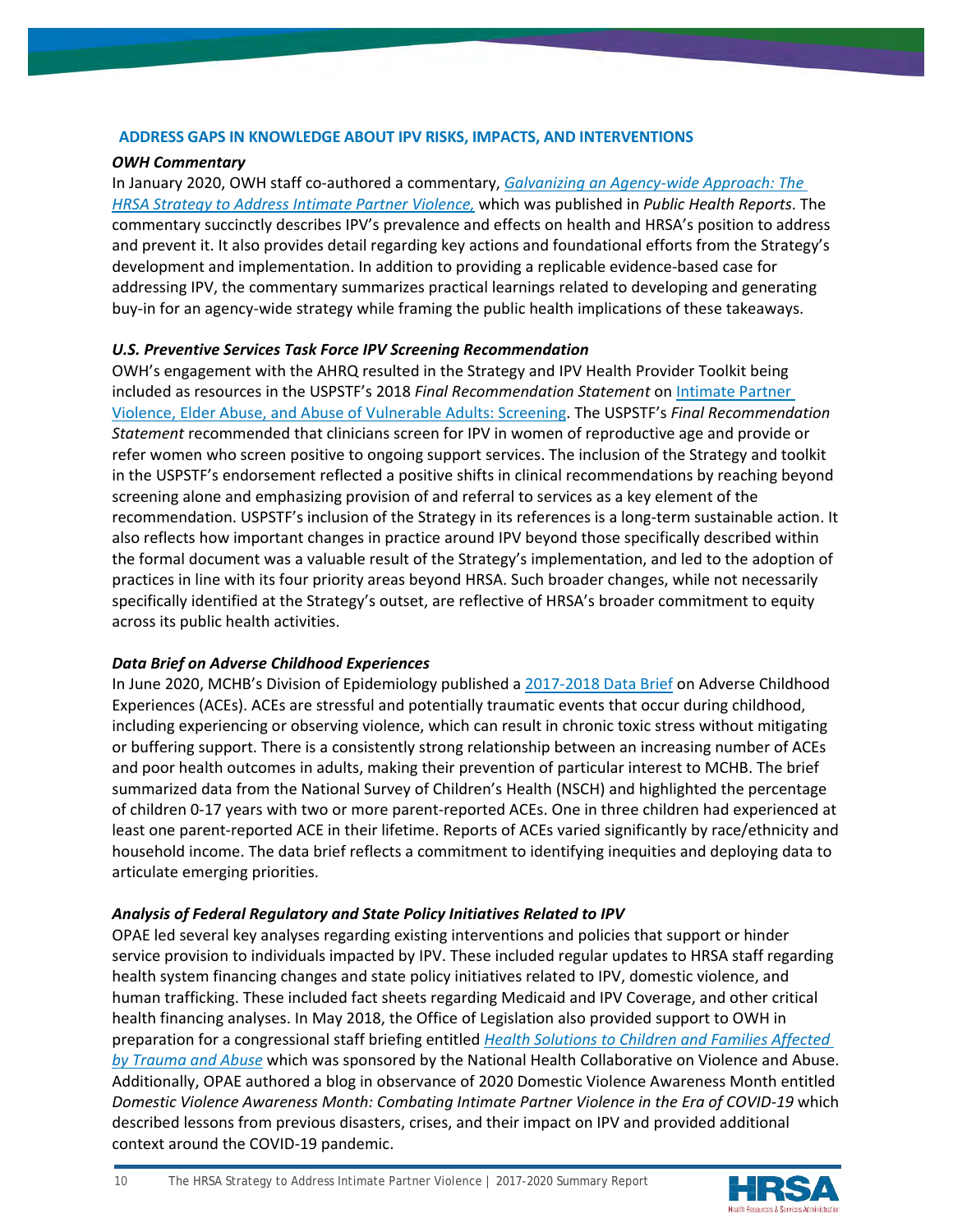# *Office of Regional Operations Activities*

The Office of Regional Operations (ORO), through its 10 regional offices, increased stakeholder knowledge of the Strategy through more than 60 large-scale events, webinars, summits, and newsletters. ORO engaged over 10,000 stakeholders from diverse backgrounds and organizations including HRSA grantees, State and Local Government, Federal Agencies, Faith-based and Community-Based Organizations, and Tribal Entities. Some highlights include:

- ▶ In August 2020, ORO Region 10-Seattle hosted an Alaskan two-day virtual forum focused on the intersections between IPV and human trafficking in the American Indian and Alaskan Native (AI/AN) populations leading to development of a Labor and Delivery Human Trafficking Protocol in an Alaska Health Center. Recordings are available fo[r Day 1:](https://hhs.webex.com/ec3300/eventcenter/recording/recordAction.do?theAction=poprecord&siteurl=hhs&entappname=url3300&internalRecordTicket=4832534b00000002ffe31c0b6d754843d2bb128c1c73d1dace892d434f20d3bafb6c2a1b27c7143c&renewticket=0&isurlact=true&format=short&rnd=2676547771&RCID=4eed71d15d16f8ae99ec60b5c16fb837&rID=1916166&needFilter=false&recordID=1916166&apiname=lsr.php&AT=pb&actappname=ec3300&&SP=EC&entactname=%2FnbrRecordingURL.do&actname=%2Feventcenter%2Fframe%2Fg.do) aGErQCx5 (Password) and [Day 2:](https://hhs.webex.com/ec3300/eventcenter/recording/recordAction.do?theAction=poprecord&siteurl=hhs&entappname=url3300&internalRecordTicket=4832534b00000002aec0776fe8204da798b67c53ebce72b811150bc2eac91c295d05c4ceef942a68&renewticket=0&isurlact=true&format=short&rnd=8071761757&RCID=b3234882cce9b08f78124892aabe1b66&rID=1926116&needFilter=false&recordID=1926116&apiname=lsr.php&AT=pb&actappname=ec3300&&SP=EC&entactname=%2FnbrRecordingURL.do&actname=%2Feventcenter%2Fframe%2Fg.do) PqtiP3U3 (Password)
- ▶ In May 2020, ORO Region 9-San Francisco hosted a webinar with Futures Without Violence, OWH, and ACF entitled "Sheltering in Place, Violence, and the Healthcare Response". The webinar provided best practices and resources to healthcare providers and their community partners to respond to domestic violence, support victims experiencing abuse, and promote resiliency in children during the COVID-19 pandemic. The webinar reached more than 1,000 attendees and was featured in several HRSA and National Association of Community Health Centers [newsletters](https://blog.nachc.org/intimate-partner-violence-and-human-trafficking-how-health-centers-can-respond-during-covid-19/)
- ▶ In October 2019, OWH and ORO (Region 2-New York; Region 3-Philadelphia; Region 5-Chicago) hosted a webinar commemorating Domestic Violence Awareness Month. The webinar highlighted state-level efforts to address IPV and provided strategies for implementing trauma-informed care in health settings. 185 participants joined the webinar and 89 percent of poll respondents found the webinar useful to their organization with 99 percent indicating they would recommend the webinar to a peer

# *Office of Civil Rights, Diversity and Inclusion Violence Training*

The Office of Civil Rights, Diversity and Inclusion (OCRDI) leads HRSA efforts to build a culture of fairness, diversity, and inclusion to improve health and achieve health equity. Recognizing IPV as a critical barrier to this mission, OCRDI incorporated HRSA's Workplace Violence Prevention Policy into its ongoing *Preventing Sexual Harassment in the Federal Workplace* training offered to all bureau and office managers and supervisors. From 2019-2020, OCRDI provided six employee-focused trainings to HRSA staff, both at headquarters and across HRSA's regional offices. During this timeframe, OCRDI also provided a separate supervisor/manager-focused training to eleven of HRSA's bureaus and offices. This inclusion of violence-related materials in workplace trainings is critical to achieving a truly agency-wide focus as it helps ensure HRSA itself becomes a safe an environment for all.

# *OPAE Strategy Evaluation*

OPAE conducted a process evaluation of the Strategy's implementation across HRSA. This was informed by background research into the development process in the form of reviews of key Strategy documents and materials, and key informant interviews conducted with representatives from across HRSA. The evaluation provided valuable information regarding achieving Strategy buy-in and uptake, fidelity to original Strategy objectives, identifying key activities related to IPV not delineated in the Strategy, and opportunities for deepened or expanded focus across HRSA. Recommendations for continued implementation and integration included improving agency NOFOs to address Strategy priorities, and enhancing communication about the Strategy to internal and external constituencies. Participants reported the IPV Toolkit and educational materials were excellent resources for communicating the Strategy. Further recommendations included developing a systematic approach to successfully communicate effective messages and data about IPV while highlighting HRSA's efforts.



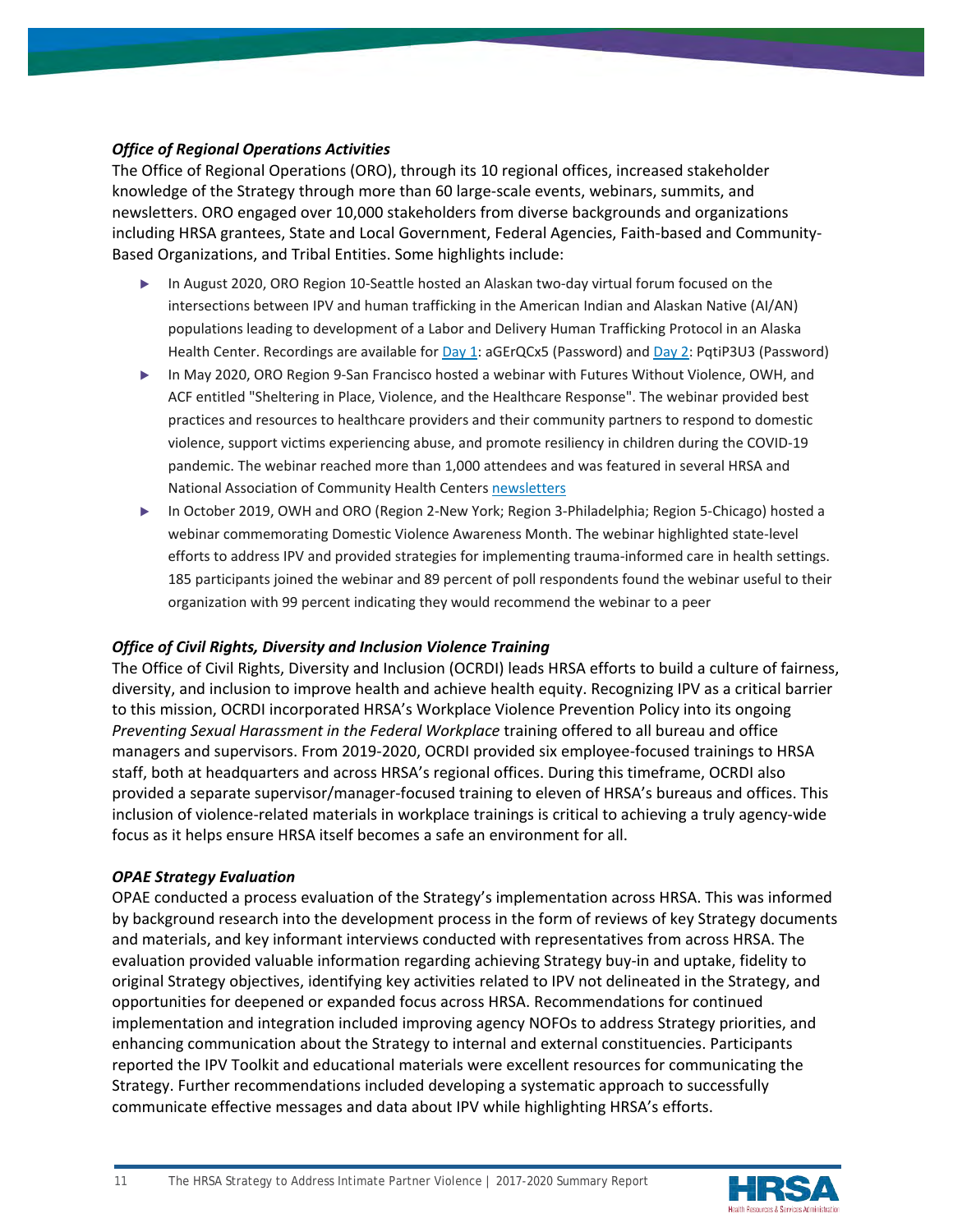# **IMPLICATIONS & SUSTAINABILITY**

The Strategy brought an unprecedented agency-wide focus on a critical public health issue present across HRSA's expansive portfolio. The Strategy demonstrated that lasting engagement around planning, implementation, tracking, and sustainability was possible for an effort of its scale and that HRSA is uniquely positioned to address IPV and violence in all of its forms. This impact is visible through the 100% completion rate of all 27 key activities identified in the Strategy and the recurrence of several of those activities. Further, the Strategy coincided with the development and implementation of additional HRSA efforts on IPV that were not delineated in the Strategy but recognize the importance of preventing and addressing IPV across HRSA programs. This section identifies sustainable achievements and the implications of those activities in an effort to further sustain and institutionalize these gains and spark opportunities for building upon and expanding them. In addition to describing IPV-related gains and lessons, this section identifies valuable takeaways regarding an agency-wide strategy model of potential interest to other HRSA bureaus and offices.

#### **Continued Agency-wide Commitment**

# *The National Health Network on Intimate Partner Violence and Human Trafficking*

BPHC has funded *[The National Health Network on Intimate Partner Violence and Human Trafficking](https://www.futureswithoutviolence.org/health/nationalhealthnetwork)* ("the Network"), a National Training and Technical Assistance Partner (NTTAP) for BPHC-supported health centers. The Network began its work on July 1, 2020 and will continue to serve as the BPHC NTTAP for IPV through June 2023. The Network offers health centers training on trauma-informed services, building partnerships, policy development, and the integration of processes designed to promote prevention and referrals to supportive services for individuals at risk for, experiencing, or surviving IPV and human trafficking.

The Network represents an ongoing commitment to identifying, addressing, and where possible preventing IPV and human trafficking across the Health Center Program. The Network addresses all four priority areas and synthesizes several activities supported by the Strategy into an enduring and farreaching training and technical assistance partner. Futures Without Violence have stressed the importance of maintaining a focus on IPV and other forms of violence in the midst of the COVID-19 pandemic. Completed webinars include *[Intimate Partner Violence/Human Trafficking: Building](https://www.futureswithoutviolence.org/MOUwebinar)  [Partnerships Between Community Health Centers and Domestic Violence Advocacy Programs](https://www.futureswithoutviolence.org/MOUwebinar)*, *[Improving](https://www.futureswithoutviolence.org/improving-health-outcomes-through-violence-prevention-promising-strategies-from-community-health-centers/)  [Health Outcomes Through Violence Prevention: Promising Strategies from Community Health Centers](https://www.futureswithoutviolence.org/improving-health-outcomes-through-violence-prevention-promising-strategies-from-community-health-centers/)*, and *[Supporting LGBTQIA+ Youth Who Have Experienced Trafficking](https://www.lgbtqiahealtheducation.org/courses/supporting-lgbtqia-youth-who-have-experienced-trafficking)*.

The Network provides an opportunity to further expand awareness of IPV across HRSA-funded health centers and their partners, while encouraging the adoption of evidence-based approaches to identifying and addressing IPV through strategies such as the [CUES](https://www.futureswithoutviolence.org/wp-content/uploads/CUES-graphic-Final.pdf) intervention and further update of the IPV [Health Provider Toolkit.](https://ipvhealth.org/) The Network is also reflective of HRSA's commitment to respond to various forms of violence and make referrals to supportive services.

# *Notice of Funding Opportunity IPV Language*

OFAM is a key partner in sustaining the impact of the Strategy. Recognizing the importance for a agencywide approach to IPV, OFAM worked with OWH to develop form language to include in the FY 2021 NOFO template distributed to all HRSA bureaus and offices awarding grant opportunities. The NOFO language highlighted IPV's prevalence, preventability, and impact on health outcomes. Inclusion of the language in several NOFOs reflects increased awareness of IPV's impact on various HRSA priorities. MCHB included the language in all of its FY 2021 NOFOs deepening their clear commitment to addressing IPV across its programs. This language is included in Appendix B.

Inclusion of this language in the FY 2021 NOFO template reflects recognition of IPV's prevalence and impacts on health outcomes, a critical step in reducing its incidence and impacts. Further, the precedent

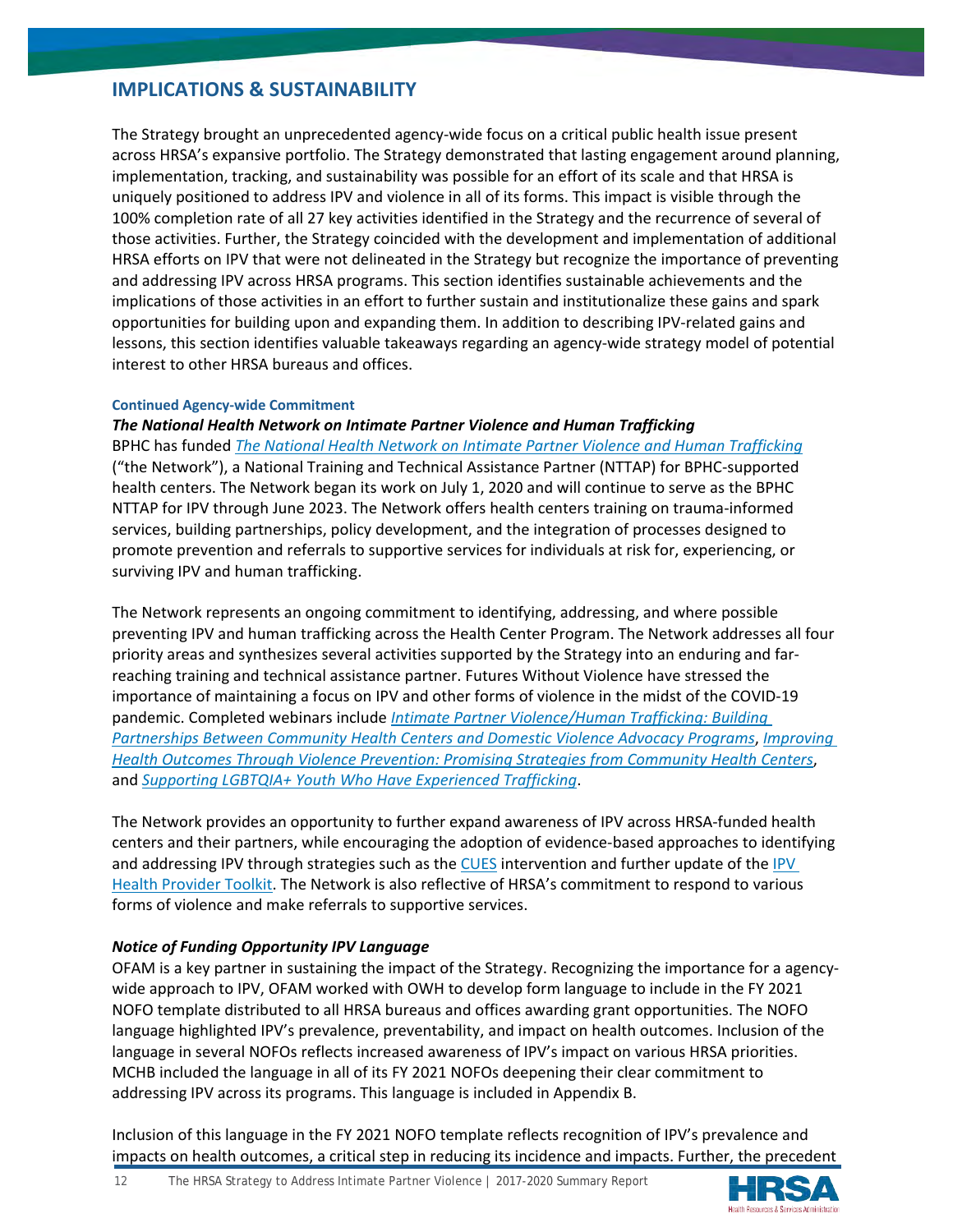of including language regarding IPV, in this case in the context of critical social determinants of health, can serve as a basis for emphasizing increased awareness and focus on IPV and other forms of violence in subsequent NOFOs and the work that results from their award and grantees' work. Several bureaus and offices have indicated they intend to continue to include language regarding IPV in subsequent years. This policy change is consistent with all four Strategy priorities because of the HRSA's reach.

# *Improving Care and Treatment Coordination; Focusing on Black Women with HIV*

As noted earlier, HAB has elevated the voices of individuals experiencing violence and the importance of addressing IPV across RWHAP activities in settings such as the annual *National Ryan White Conference on HIV Care and Treatment* and the [Part F Special Projects of National Significance \(SPNS\) Program,](https://hab.hrsa.gov/about-ryan-white-hivaids-program/part-f-special-projects-national-significance-spns-program) which supports the development of innovative models of HIV care and treatment. In addition to these efforts, HAB awarded the *Improving Care and Treatment Coordination – Focusing on Black Women with HIV* [\(Evaluation and Technical Assistance Provider](https://www.hrsa.gov/grants/find-funding/hrsa-20-115) (ETAP) an[d Project Sites\)](https://hab.hrsa.gov/about-ryan-white-hivaids-program/part-f-special-projects-national-significance-spns-program/fy2020-awards) notice of funding opportunity in FY 2020. HAB is funding 12 demonstration sites in addition at up to \$360,000 per site and \$1 million to the ETAP. The project's period of performance extends from September 1, 2020 through August 31, 2023.

One of the initiative's six goals specifically includes "interventions for IPV, physical and sexual violence, or other behavioral health needs (e.g. provider and/or organizational training on IPV, physical and sexual violence prevention, or behavioral health and care coordination with other community-based services)." In addition to requiring this focus on IPV from grantees, HAB is also able to promote standardized evidence-based policies and practices across participating demonstration sites because of its partnership with an ETAP working in partnership across all 12 distinct sites.

HRSA-supported activities carried out through HAB's *Improving Care and Treatment Coordination – Focusing on Black Women with HIV* provide a model for further activities addressing violence in their efforts to equitably address various health priorities. HAB's funding opportunity created a space for organizations to develop new or expand existing activities accounting for the impact of violence on HIV care outcomes. By doing so with diverse sites across the country, and through a partnership with an evaluator and technical assistance provider, HAB creates the opportunity to share and implement best practices and promising policies across diverse settings. The multiyear commitment also makes it more feasible to measure uptake and promote a shift towards accounting for and addressing IPV and other forms of violence across future funding opportunities as well.

# *Sustaining a Focus on Intimate Partner Violence*

The successes of the Strategy have been recognized by Congress through HRSA's FY 2021 appropriation which includes report language requiring no less than \$1,500,000 be committed to the HRSA Strategy, an increase of \$500,000 over the FY 2020 enacted level. Congress further emphasizes support for "training, technical assistance, and resource development to assist public health and health care professionals to better serve individuals and communities impacted by intimate partner violence." HRSA is committed to continuing to support training and technical assistance efforts such as the *[National Health Network on Intimate Partner Violence and Human Trafficking](https://www.futureswithoutviolence.org/health/nationalhealthnetwork)*, and other key gains of the Strategy described in this report. Additional activities specifically focusing on accounting for and addressing IPV at an agency level are also planned.

# **The Agency-wide Strategy Model**

In addition to the programmatic and policy gains from accomplishing all 27 key activities described in the Strategy, ensuring recurrence and sustainability for several of those activities, and expanding HRSA's



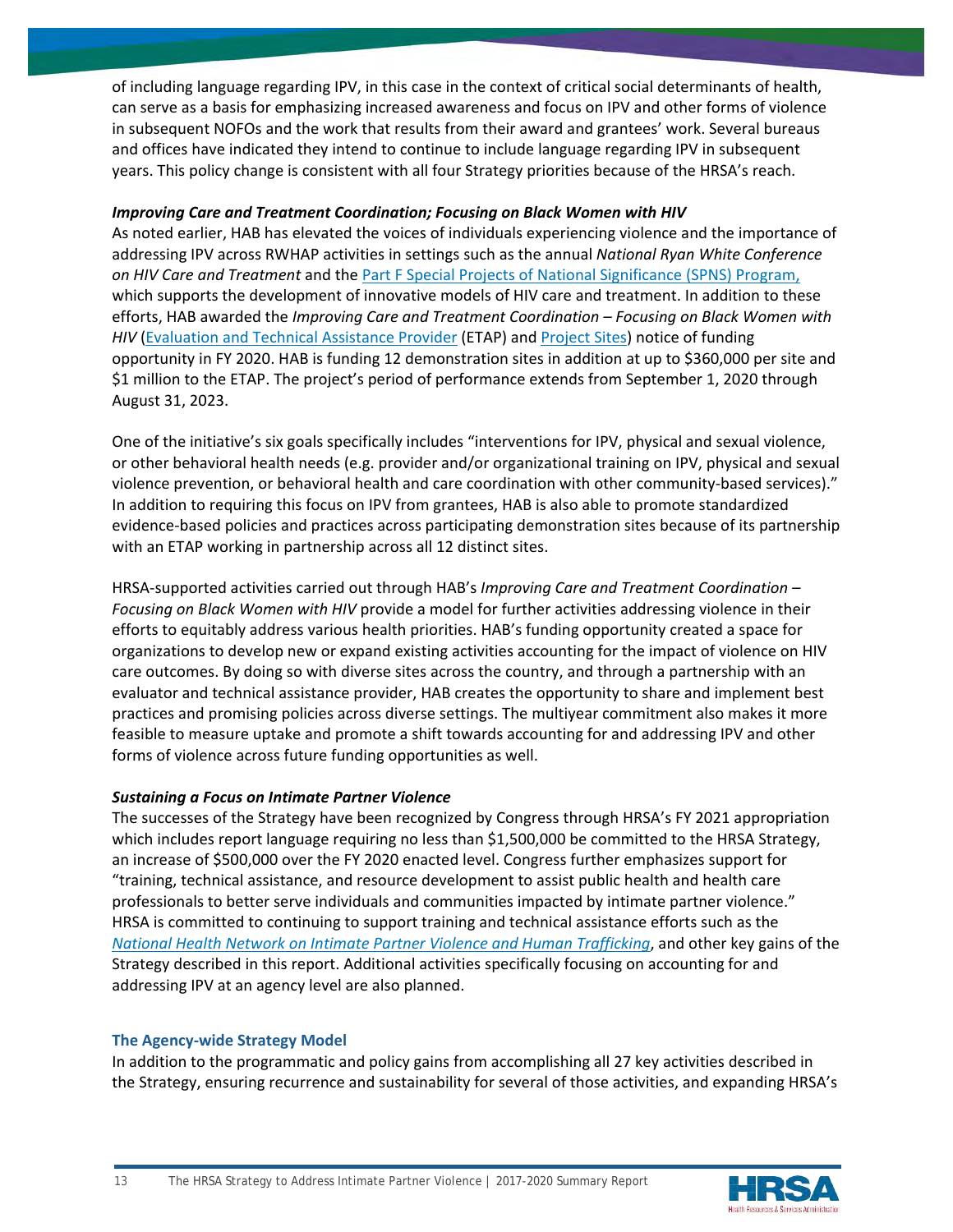capacity to account for and address IPV, the Strategy experience provides lessons regarding the development and implementation of an agency-wide Strategy. Key takeaways and promising practices regarding the development, implementation, and sustainability of an agency-wide strategy are applicable to additional HRSA efforts, as well as potentially those of other HHS agencies. These experiences regarding achieving buy-in and uptake, and institutionalizing change intended by the Strategy are summarized here.

# *Achieving Buy-In and Uptake*

While the Strategy reflects HRSA's current understanding and prioritization of accounting for and addressing IPV across activity areas, HRSA faced different levels of situtional awareness about IPV at the starting point for Strategy development. OWH used data, strategy summits, and the establishment of key partnerships to develop the necessary awareness and buy-in to facilitate the Strategy's collaborative development and wide uptake.

# *Data*

In 2015[, new data](https://www.cdc.gov/violenceprevention/pdf/nisvs-statereportbook.pdf) from the National Intimate Partner and Sexual Violence Survey (NISVS) indicated a high prevalence of IPV nationwide (approximately one-in-four women and one-in-ten men). The availability of the latest national-level sample data point provided the opportunity to begin critical conversations regarding awareness of and/or existing efforts to address IPV across HRSA's activities. Further[, research](https://www.ncbi.nlm.nih.gov/pmc/articles/PMC1525344/) from Futures Without Violence indicated women who talked to their health care provider about abuse were four times more likely to use an intervention and 2.6 times more likely to exit the abusive relationship. This clear connection between prevalence and the effectiveness of interventions emphasized the importance and feasibility of addressing IPV across HRSA's activities. In addition to available sample data, various HRSA stakeholders and HRSA-supported settings of care reported their own experience serving individuals experiencing IPV and shared existing approaches and gaps. Together, this helped foreground the issue where it might otherwise have not yet been recognized.

# *Strategy Summits*

In order to ensure Strategy development was an inclusive and participatory process for all HRSA bureaus and offices, OWH coordinated more than half a dozen strategy summits before Strategy implementation. These strategy summits brought together HRSA leadership and staff to better understand awareness of IPV's impact on health outcomes, identify existing or planned efforts to specifically account for and address IPV in HRSA programming and policies, and determine priority areas and strategic opportunities for prioritization in the implementation of a final strategy. This model reflected OWH's vision for an inclusive, agency-wide approach that built upon existing priorities and identified and prioritized gaps to address on an accelerated timeline. Strategy summits were continued on a quarterly and then annual basis during Strategy implementation which created the opportunity for HRSA stakeholders to share challenges, successes, and opportunities and ensured the Strategy was dynamic and responsive.

# *Key Partnerships: Champions, Ambassadors, and Tracking Leads*

The breadth of the Strategy's priority areas and key activities required a broad team of committed HRSA stakeholders from ideation through its completion. The collaboration facilitated through Strategy champions, ambassadors, and tracking leads are of note for potential replication in other agency-wide efforts. Champions, ambassadors, and tracking leads were key HRSA leadership and staff who served as advocates and central points of contacts for their bureaus and offices on Strategy implementation while also contributing directly to the Strategy's extension through their participation in summits and other planning activities, these key contacts served as in-unit consultants and ideates to facilitate the expansion and deepening of bureau and office activities. Strategies of a similar scale and scope should consider working through and with equivalent key contacts as possible.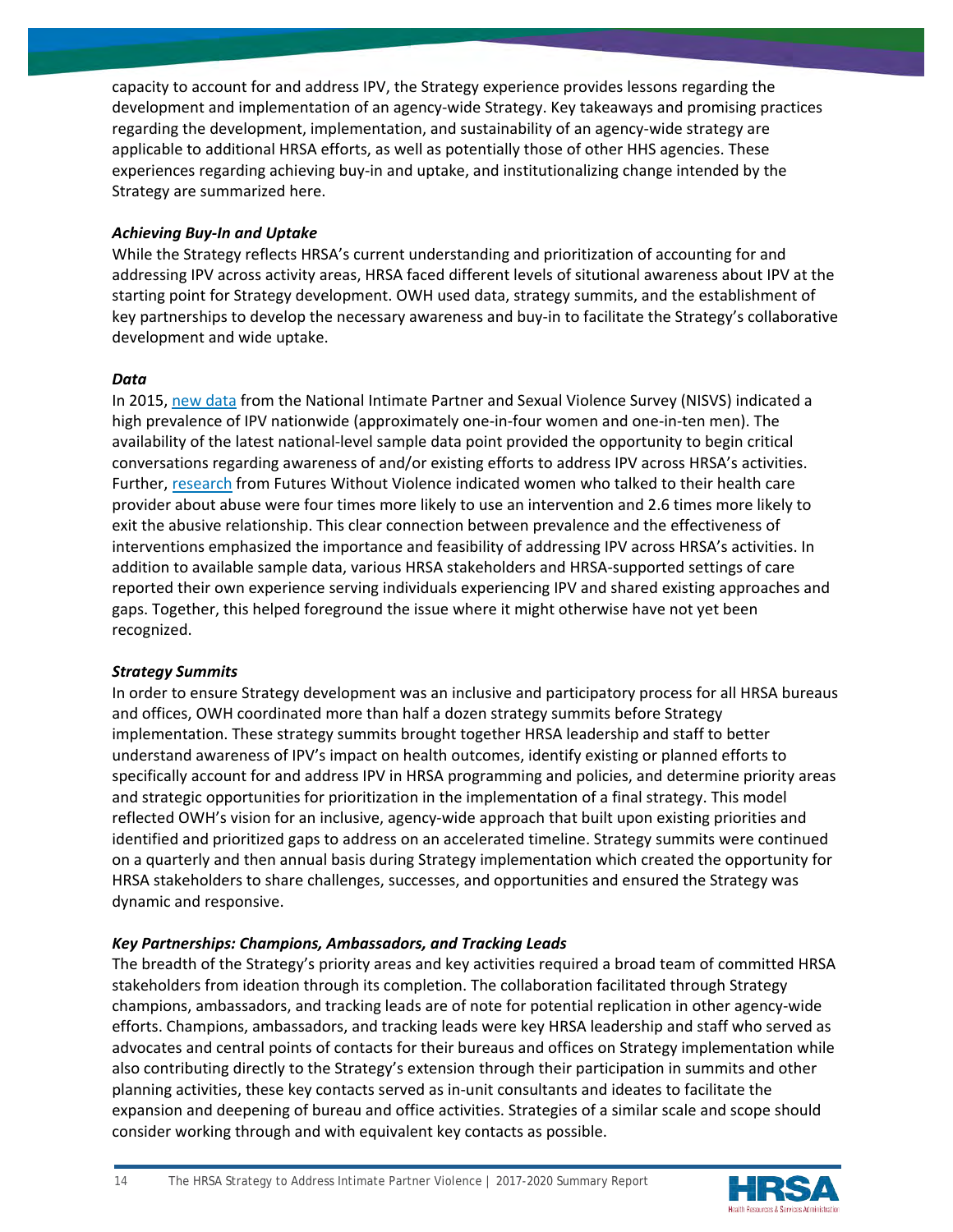# **OPPORTUNITIES AND NEXT STEPS**

The Strategy's success provides informative takeaways for future activities related to IPV, and for additional efforts to develop health and other supportive services centered on equity. Violence – in all its forms – continues to harm individuals, families, and communities, in many cases disproportionately and in conjunction with other social determinants and vulnerabilities, such as substance use, other chronic conditions, and economic precarity. Some opportunities to build upon the Strategy's accomplishments and sustainable elements are described in this section.

## **Within HRSA**

## *The Agency-Wide Strategy Model*

In addition to its success in expanding and deepening HRSA's focus on a critical public health issue through the four priority areas and their associated key activities, the Strategy provides an example of how coordinated agency-wide efforts using the Strategy format are possible, practical, and effective. This experience can inform additional formal, coordinated, agency-wide, and action-oriented strategies. Longer-term health priorities such as addressing health equity, preventing ACEs, managing chronic conditions, or improving childhood nutrition may benefit from the lessons learned and key elements of the Strategy experience, particularly with regards to priority identification and articulation, achieving buy-in, and tracking progress. These perspectives come from HRSA's strong history of effectively leveraging its expertise and coordinating abilities, as demonstrated most recently and visibly by its [COVID-19 Response.](https://www.hrsa.gov/coronavirus)

# *IPV and Other Forms of Violence*

IPV is one of many forms of [Interpersonal Violence](https://www.who.int/violenceprevention/approach/definition/en/#:%7E:text=Interpersonal%20violence%20refers%20to%20violence,partner%20violence%20and%20community%20violence.&text=Collective%20violence%20refers%20to%20violence,social%2C%20political%20and%20economic%20violence) which includes violence between individuals and is itself subdivided into family violence, IPV, and community violence. [Child maltreatment,](https://www.cdc.gov/violenceprevention/communicationresources/infographics/CAN.html) [elder abuse,](https://www.cdc.gov/violenceprevention/elderabuse/fastfact.html) [youth violence,](https://www.cdc.gov/violenceprevention/communicationresources/infographics/yv.html) and assault by strangers are examples of additional forms of interpersonal violence that carry similar public health impacts to those of IPV. Several evidence-based efforts, such as CDC's [Connecting the Dots'](https://www.cdc.gov/violenceprevention/about/connectingthedots.html) cross-cutting approach, to address these diverse forms of violence are deployed by diverse stakeholders nationwide, which may benefit from additional coordination and information sharing. The Strategy provides a set of approaches and model for coordination and information sharing that could be beneficial for groups to leverage as part of expanded efforts promote health equity's complex and overlapping components and prevent and address other forms of violence.

# *Substance Use and Mental Health*

Even before the COVID-19's pandemic's negative impacts on mental health and substance use, an epidemic of substance use already impacted millions. According to the [National Survey on Drug Use and](https://www.samhsa.gov/data/report/2017-nsduh-annual-national-report)  [Health,](https://www.samhsa.gov/data/report/2017-nsduh-annual-national-report) 19.7 million adults in the U.S. lived with substance use disorder in 2017, and 8.5 million adults suffered from both a mental health disorder and a substance use disorder. In August 2020, the CDC's *[Morbidity and Mortality Weekly Report](https://www.cdc.gov/mmwr/volumes/69/wr/mm6932a1.htm)* indicated that adults in the U.S. reported considerably elevated adverse mental health conditions associated with COVID-19. Younger adults, racial/ethnic minorities, essential workers, and unpaid adult caregivers reported having experienced disproportionately worse mental health outcomes, increased substance use, and elevated suicidal ideation.

Existing data such as CDC's [Youth Risk Behavior Survey \(YRBS\)](https://www.cdc.gov/healthyyouth/data/yrbs/pdf/YRBSDataSummaryTrendsReport2019-508.pdf) illustrate the bidirectional association between experience of violence and mental health risks. Additional research describes intersections between substance use and violence, which further exacerbate negative health impacts. Substance use coercion (SUC) is an example of one of these intersections, as described in an October 2020 [Assistant](https://aspe.hhs.gov/system/files/pdf/264166/Substance-Use-Coercion-Policy-Brief.pdf)  [Secretary for Planning and Evaluation and Family Youth Services Bureau Policy Brief.](https://aspe.hhs.gov/system/files/pdf/264166/Substance-Use-Coercion-Policy-Brief.pdf) SUC occurs when perpetrators of IPV undermine and control their partners through substance-use related tactics and actively keep them from meeting treatment and recovery goals. A [survey of National Domestic Violence](http://www.nationalcenterdvtraumamh.org/2015/04/new-from-the-hotline-ncdvtmh-animated-info-graphic-and-one-page-summary-illustrating-the-results-of-the-mental-health-coercion-survey/) 

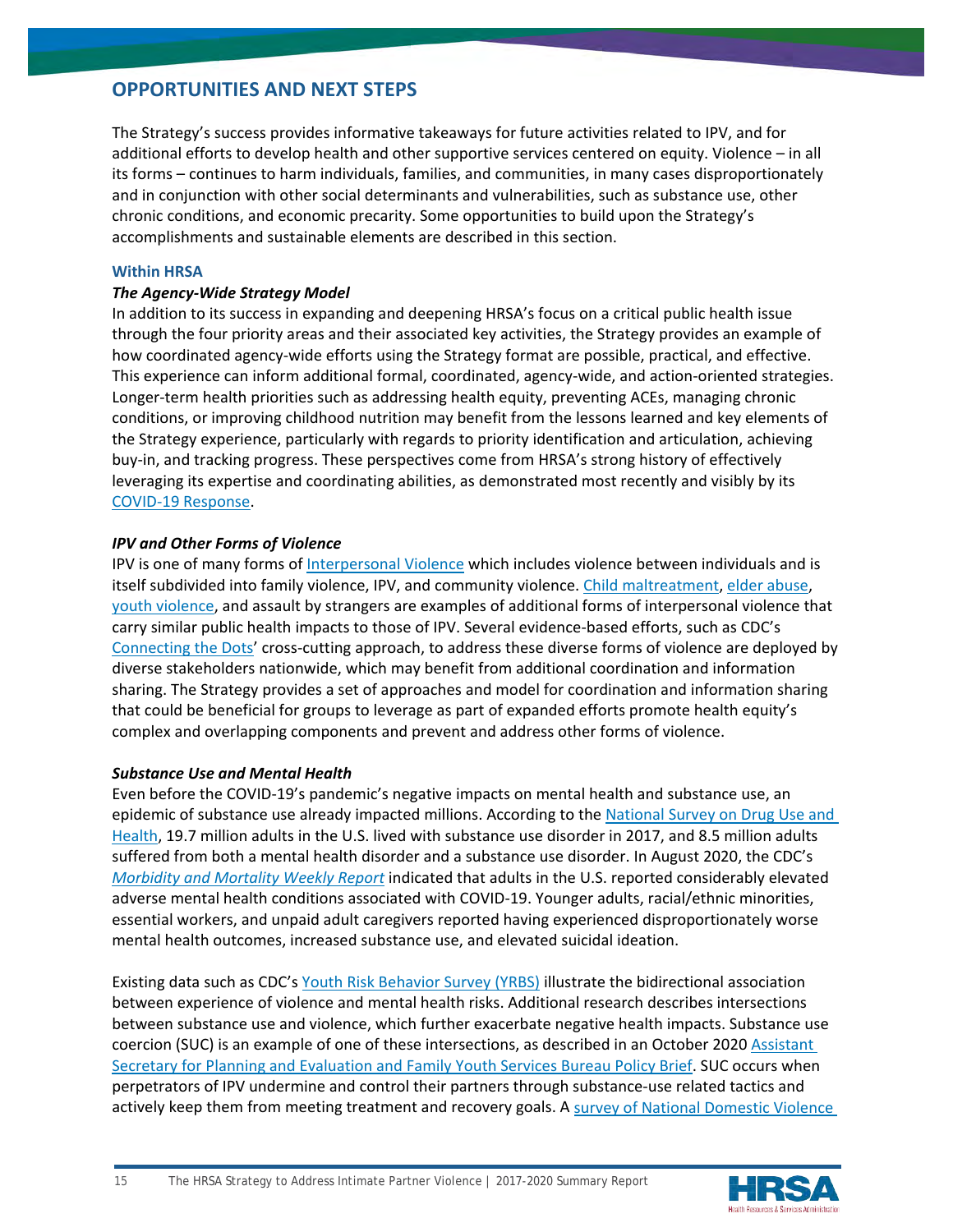[Hotline callers](http://www.nationalcenterdvtraumamh.org/2015/04/new-from-the-hotline-ncdvtmh-animated-info-graphic-and-one-page-summary-illustrating-the-results-of-the-mental-health-coercion-survey/) revealed 43 percent of respondents had experienced at least one form of SUC. The Strategy can also serve as a model for a comprehensive and equitable approach to COVID-19 pandemic recovery of which behavioral health is a critical piece. Takeaways from the Strategy experience provide examples of how agencies can bring coordinated and comprehensive evidence-informed approaches recognizing the intersections between substance use and violence to improve factors contributing to both.

## **Beyond HRSA**

## *Partnering to Prevent and Respond to Violence*

The successes of the Strategy lay a solid foundation for partnering with entities outside of HRSA to further expand a Federal focus on violence prevention and response. HRSA's reach and mission-driven nature makes it an especially appealing and effective partner. CDC'[s Violence Prevention Portfolio](https://www.cdc.gov/violenceprevention/index.html) includes several examples for such collaboration, as does the Department of Justice's [Office for Victims](https://ovc.ojp.gov/)  [of Crime.](https://ovc.ojp.gov/) Lasting impacts on violence benefit from complementary policies and services coordinated at the Federal level in collaboration with local partners. Leveraging the extensive networks of various HHS and non-HHS agencies creates a powerful opportunity to expand and share the gains of the Strategy with various partners and address violence's continued impact on individuals and communities nationwide.

# *Partnerships for Health Equity*

According to the CDC, [health equity](https://www.cdc.gov/coronavirus/2019-ncov/community/health-equity/index.html) is when everyone has the opportunity to be as healthy as possible. Expanding health equity leads to positive outcomes in health and other areas. The COVID-19 pandemic further illustrated and exacerbated existing [racial and ethnic health disparities,](https://www.cdc.gov/coronavirus/2019-ncov/community/health-equity/racial-ethnic-disparities/index.html) especially in key social determinants of health such as:

- ▶ Neighborhood and Physical Environment
- ▶ Health and Healthcare
- ▶ Occupation and Job Conditions
- ▶ Income and Wealth
- ▶ Education

CDC also [indicates](https://www.cdc.gov/coronavirus/2019-ncov/community/health-equity/what-we-can-do.html) "community- and faith-based organizations, employers, healthcare systems and providers, public health agencies, policy makers, and others all play a key part in promoting fair access to health," reflecting the importance of bringing a focus to health equity across all sectors. The internal partnerships modeled by the Strategy can be scaled and replicated to focus on the critical components of health equity across agencies throughout HHS and beyond. The diverse focus areas, systems, and constituencies involved in addressing these critical elements of health equity may benefit from a descriptive and coordinated approach in the model of the Strategy that builds upon existing partnerships between HRSA and other Federal entities.

#### *Moving Forward*

Because of the Strategy's focus on sustainability, HRSA continues several key programmatic gains as part of its regular activities. Adjustments in standard operations and increased awareness of and attention to IPV also continue to provide new opportunities to more effectively prevent and respond to IPV across HRSA's wide-reaching programs and within the agency itself. OWH will continue to encourage this focus on the prevention and awareness of violence in its own activities, as well as those of its awardees and other partners. Immediate next steps include continued support for [The National Health Network on](https://www.futureswithoutviolence.org/health/nationalhealthnetwork)  [Intimate Partner Violence and Human Trafficking,](https://www.futureswithoutviolence.org/health/nationalhealthnetwork) BPHC's support for the [Survivor Health Connection](https://www.thehotline.org/resources/survivor-health-connection-project/)  [Project,](https://www.thehotline.org/resources/survivor-health-connection-project/) and new activities promoting violence prevention and response in HRSA-supported settings of care building upon the those in the Strategy.

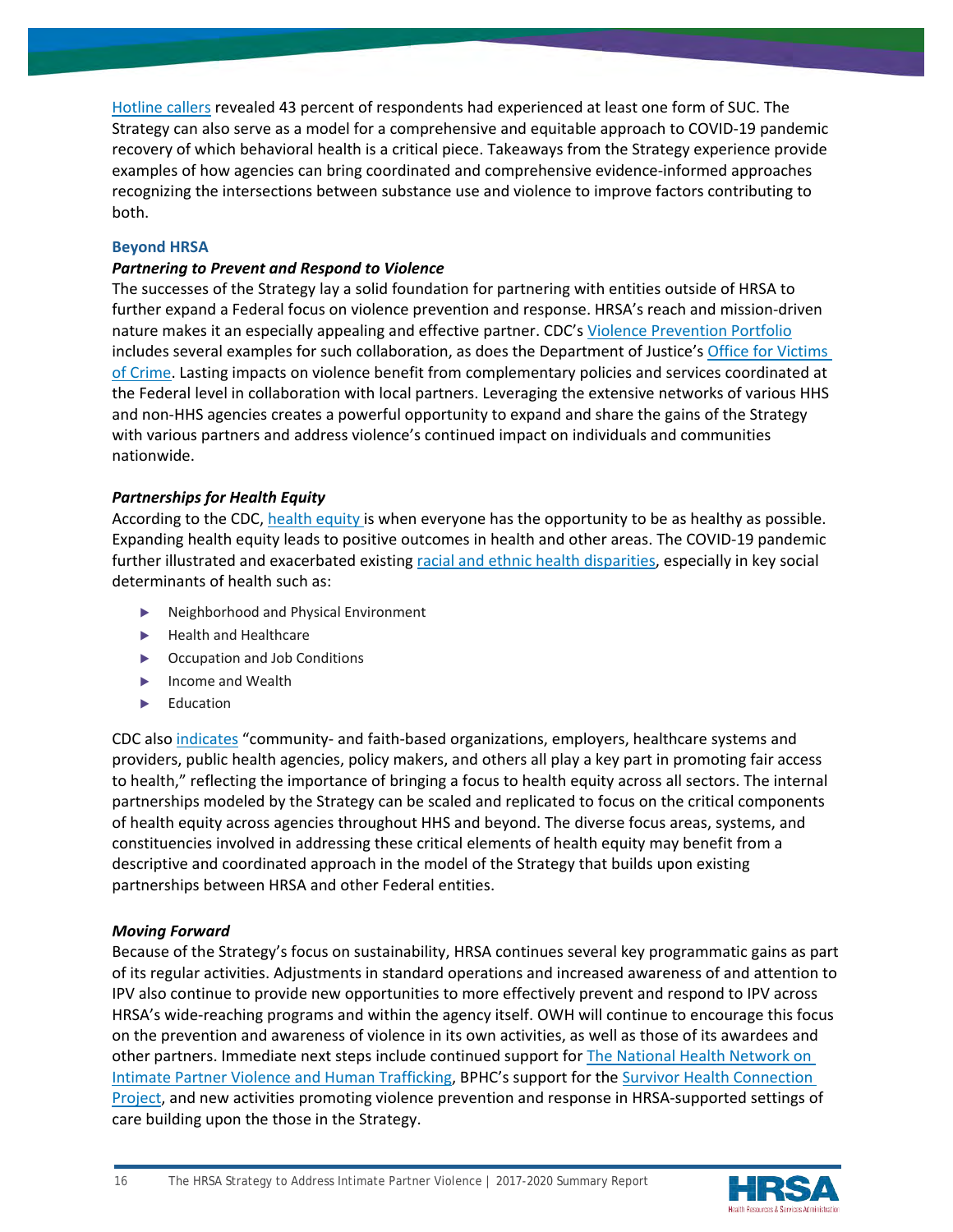# **APPENDIX A – HRSA STRATEGY TO ADDRESS IPV LIST OF KEY ACTIVITIES**

The HRSA Strategy to Address IPV was made up of four priority areas. A total of 27 key activities were nested under these four priority areas and are listed here. By December 2020, all activities were implemented across HRSA with many recurring.

| <b>Priority</b>                                                                                                                                                                                      | <b>Strategic Objectives</b>                                                                                                                                                                                 | <b>Activities</b>                                                                                                                                                                                                                                                                                                                                                                                                                                                                                                                                                                                                                                                                                                                                                                                                                                                                    |
|------------------------------------------------------------------------------------------------------------------------------------------------------------------------------------------------------|-------------------------------------------------------------------------------------------------------------------------------------------------------------------------------------------------------------|--------------------------------------------------------------------------------------------------------------------------------------------------------------------------------------------------------------------------------------------------------------------------------------------------------------------------------------------------------------------------------------------------------------------------------------------------------------------------------------------------------------------------------------------------------------------------------------------------------------------------------------------------------------------------------------------------------------------------------------------------------------------------------------------------------------------------------------------------------------------------------------|
| <b>1. TRAIN THE</b><br><b>NATION'S HEALTH</b><br><b>CARE AND PUBLIC</b><br><b>HEALTH WORKFORCE</b><br><b>TO ADDRESS IPV AT</b><br><b>THE COMMUNITY</b><br><b>AND HEALTH</b><br><b>SYSTEMS LEVELS</b> | 1.1: Create or adapt a range of<br>culturally competent, evidence-<br>based, and trauma- informed<br>educational materials and TA on<br>IPV for health care and public<br>health professionals in the field | Build the evidence base for IPV practices and<br>resources for rural populations<br>Provide technical expertise to develop culturally<br>and linguistically competent IPV educational<br>resources for various health care providers<br>Lead outreach to key oral health stakeholders,<br>including federal and non-federal partners, to<br>collaborate on mechanisms to better address IPV<br>in oral health care settings                                                                                                                                                                                                                                                                                                                                                                                                                                                          |
|                                                                                                                                                                                                      | 1.2: Expand IPV TA and training<br>opportunities for the health<br>care workforce through HRSA<br>B/O's national and regional<br>grant programs and training<br>networks                                    | Facilitate access to health workforce training on<br>IPV through HRSA's existing networks<br>Integrate IPV content into existing national training<br>programs that prepare clinicians to comprehensively<br>address the health needs of people living with<br><b>HIV/AIDS</b><br>Disseminate IPV training and TA materials via<br>HRSA's National Hansen's Disease Program to its<br>national network of health care providers<br>Disseminate the IPV Health Partners Toolkit and<br>other IPV educational resources to existing<br>networks<br>Work with stakeholders to implement the<br>updated 2016 Women's Preventive Services<br>recommendations supporting IPV screening and<br>counseling<br>Provide IPV informational resources to minority-<br>serving colleges and universities<br>Extend the reach of HRSA's IPV-related materials<br>and approaches to other countries |

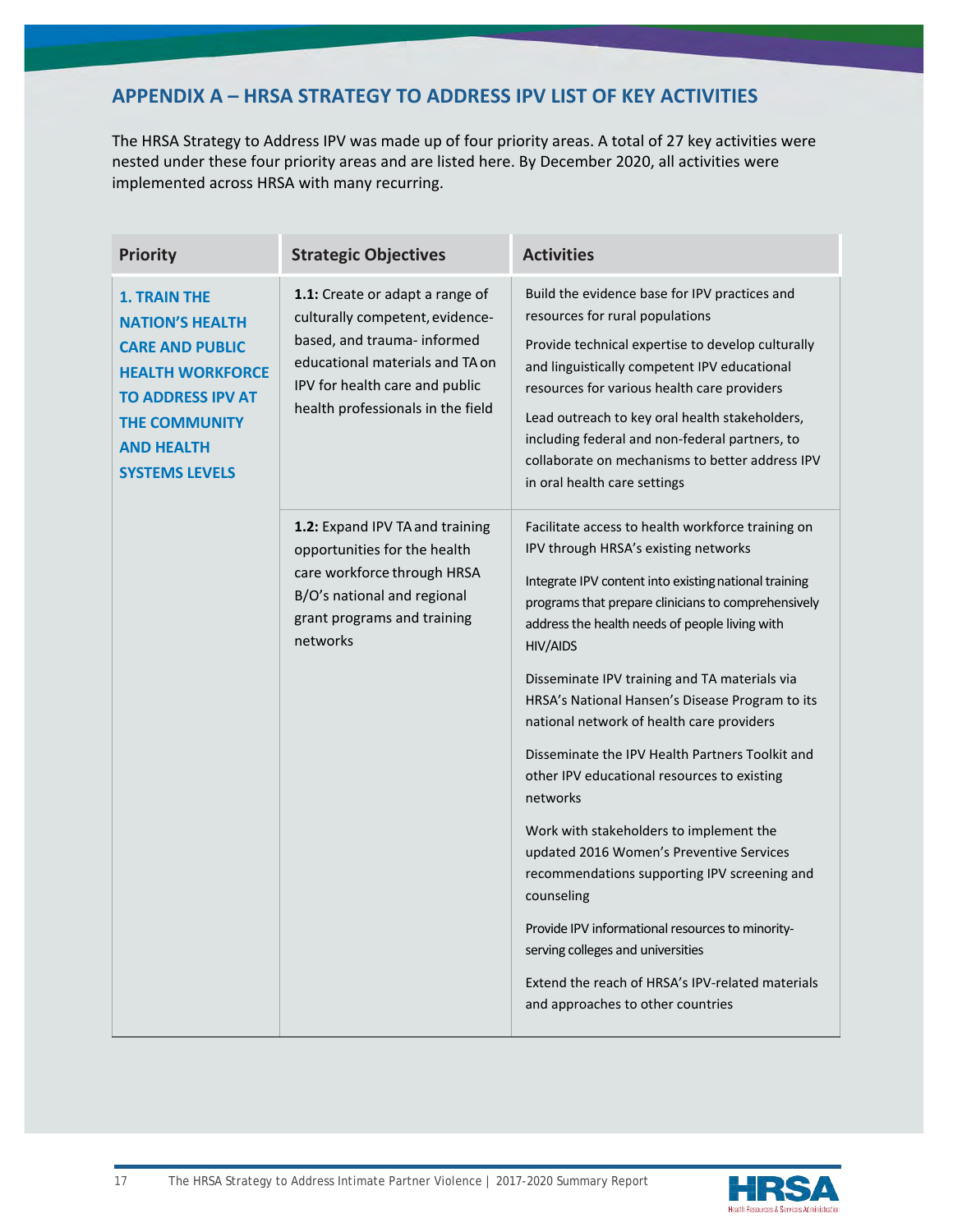# **KEY ACTIVITIES TABLE**

| <b>Priority</b>                                                                                                                                  | <b>Strategic Objectives</b>                                                                                                                   | <b>Activities</b>                                                                                                                                                                                                                                                                                                    |
|--------------------------------------------------------------------------------------------------------------------------------------------------|-----------------------------------------------------------------------------------------------------------------------------------------------|----------------------------------------------------------------------------------------------------------------------------------------------------------------------------------------------------------------------------------------------------------------------------------------------------------------------|
| 2. DEVELOP<br><b>PARTNERSHIPS TO</b><br><b>RAISE AWARENESS</b><br><b>ABOUT IPV WITHIN</b><br><b>HRSA AND HHS</b>                                 | 2.1: Leverage existing<br>mechanisms to promote<br>awareness of IPV as a public<br>health issue among HRSA<br>employees                       | Continue agency-wide coordination for IPV-<br>related activities<br>Raise awareness among HRSA employees about<br>IPV and the impacts on socially disadvantaged<br>and underserved populations<br>Educate HHS regional employees throughout the<br>country about HRSA's commitment to the issue of<br>IPV and health |
|                                                                                                                                                  | 2.2: Establish within- HRSA and<br>interagency partnerships on IPV                                                                            | Add an IPV component to the SAMHSA-HRSA<br>Center for Integrated Health Solutions (CIHS)<br>Partner with other agencies on topics that directly<br>relate to IPV                                                                                                                                                     |
| <b>3. INCREASE ACCESS</b><br><b>TO QUALITY IPV-</b><br><b>INFORMED HEALTH</b><br><b>CARE SERVICES</b><br><b>ACROSS ALL</b><br><b>POPULATIONS</b> | 3.1: Highlight the importance of<br>IPV as a topic that HRSA<br>grantees can propose to<br>address                                            | Incorporate text related to IPV as appropriate in<br>federal assistance planning tools, such as a Notice of<br><b>Funding Opportunity (NOFO)</b><br>Engage in bi-directional dialogue about IPV with<br>current HRSA grantees                                                                                        |
|                                                                                                                                                  | <b>3.2:</b> Increase awareness of IPV<br>among HRSA's key external<br>stakeholders                                                            | Leverage existing networks to engage external<br>stakeholders about IPV as a social determinant of<br>health                                                                                                                                                                                                         |
|                                                                                                                                                  | 3.3: Improve the delivery of<br>IPV-related services for<br>economically disadvantaged<br>and geographically isolated<br>communities          | Improve IPV screening, referral, and health-related<br>outcomes for families<br>Explore present and future MCH program<br>collaborations around improving screening, referral,<br>and health-related outcomes for families impacted<br>by IPV                                                                        |
|                                                                                                                                                  | 3.4: Establish a model of<br>collaboration among federal,<br>state, and local health care<br>leaders to strengthen systems of<br>care for IPV | Scale implementation of IPV training through a new<br>HRSA-funded State Leadership Model for improving<br>health outcomes through violence prevention                                                                                                                                                                |

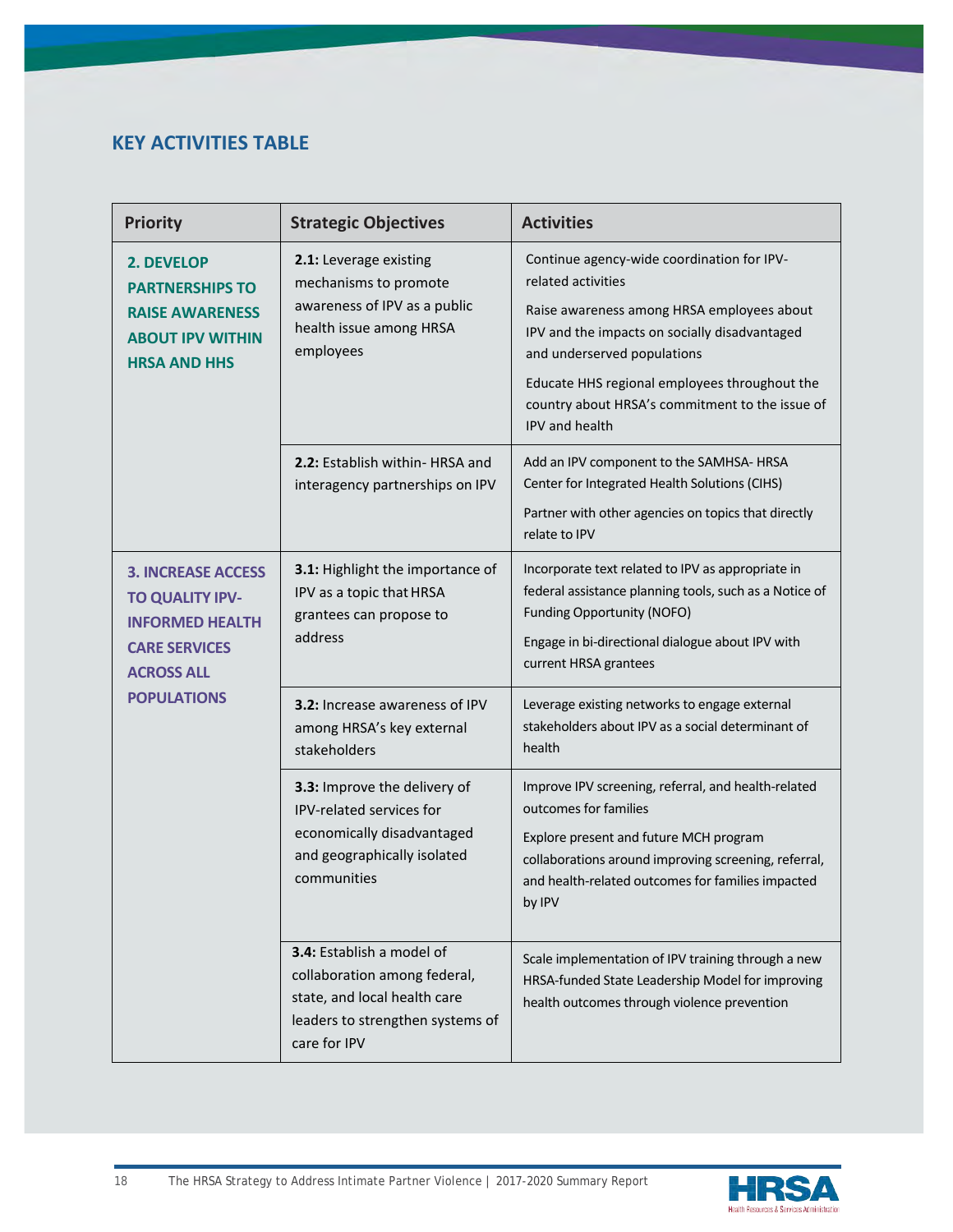# **KEY ACTIVITIES TABLE**

| <b>Priority</b>                                                                                                         | <b>Strategic Objectives</b>                                                                                             | <b>Activities</b>                                                                                                                                                                                                                                           |
|-------------------------------------------------------------------------------------------------------------------------|-------------------------------------------------------------------------------------------------------------------------|-------------------------------------------------------------------------------------------------------------------------------------------------------------------------------------------------------------------------------------------------------------|
| <b>4. ADDRESS GAPS</b><br><b>IN KNOWLEDGE</b><br><b>ABOUT IPV RISKS,</b><br><b>IMPACTS, AND</b><br><b>INTERVENTIONS</b> | 4.1: Contribute to the evidence<br>base on the risk factors and<br>impacts of IPV                                       | Explore analyses of national data sources (e.g.,<br>the National Survey on Children's Health), with a<br>focus on children who witness IPV<br>Build the evidence base for interventions that<br>address trauma among people living with<br>HIV/AIDS (PLWHA) |
|                                                                                                                         | 4.2: Support the continuous<br>review and evaluation of<br>federal IPV-related activities<br>and legislative priorities | Share ongoing updates to HRSA-wide inventories<br>focused on IPV that relate to HHS priorities, such<br>as veteran's health, behavioral health, and opioid<br>use, to identify intersectional opportunities on<br>IPV-related topics                        |
|                                                                                                                         |                                                                                                                         | Maintain and share an inventory of grant<br>activities that highlight the intersection of<br>maternal and child health and IPV                                                                                                                              |
|                                                                                                                         |                                                                                                                         | Conduct analysis of federal regulatory and state<br>policy initiatives related to IPV to assess their<br>impact on safety net populations                                                                                                                   |
|                                                                                                                         |                                                                                                                         | Provide coordination and TA to Bureaus and<br>Offices in developing metrics and tracking<br>mechanisms as they begin to implement,<br>monitor, and evaluate IPV-related activities                                                                          |

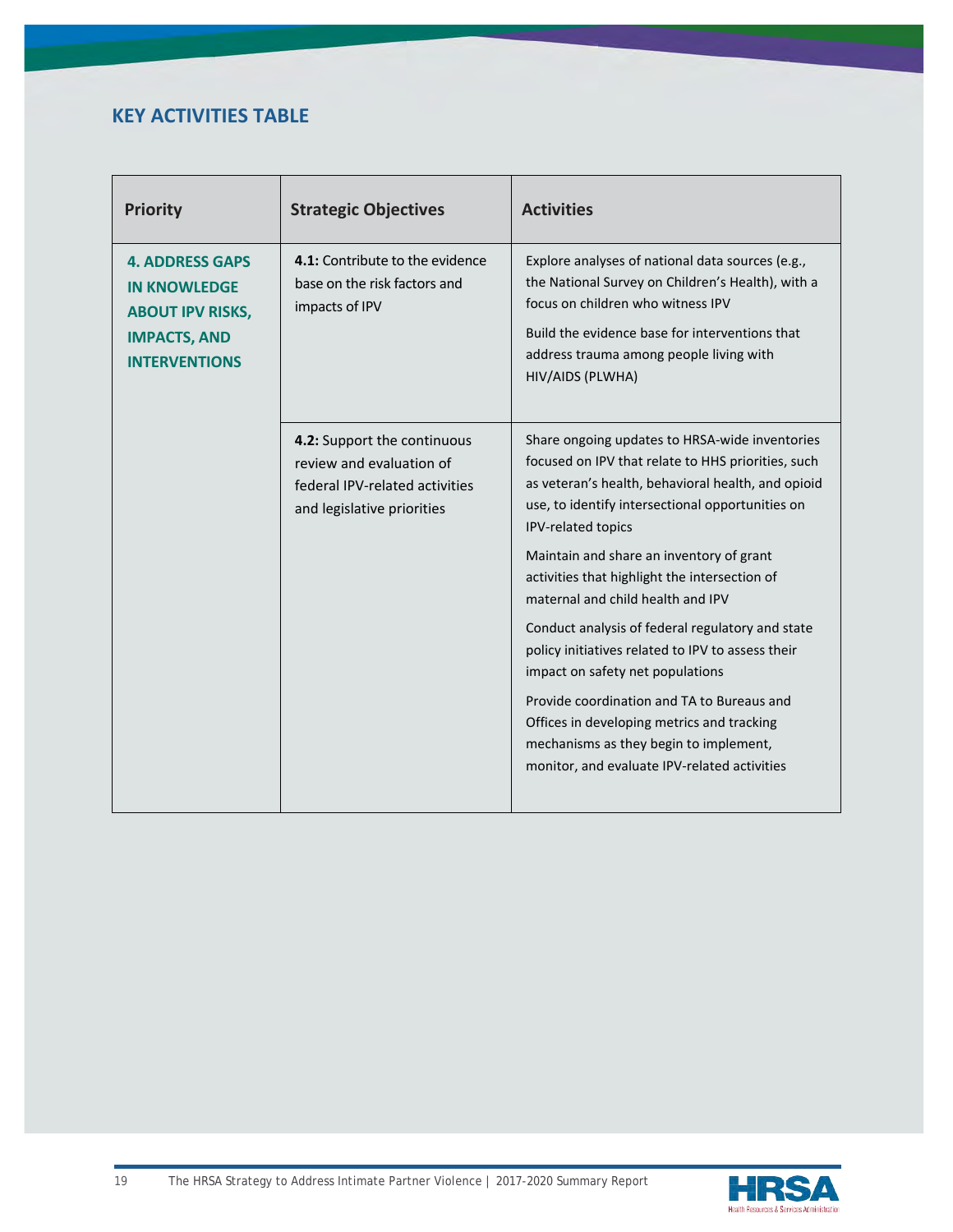# **APPENDIX B – NOTICE OF FUNDING OPPORTUNITY IPV LANGUAGE**

# *Option 1 – General Social Determinants of Health Language*

Social determinants of health (SDOH) are the conditions in which people are born, grow, live, work and age. They include factors like socioeconomic status, education, neighborhood and physical environment, employment, and social support networks, as well as access to health care.<sup>[1](#page-19-0)</sup> Community and intimate partner violence are among these factors that can disproportionality affect underserved communities.

IPV describes physical violence, sexual violence, stalking, or psychological harm by a current or former partner or spouse, and can have both direct and indirect effects on individual, family and community health.<sup>[2](#page-19-1)</sup> Applicants are encouraged to consider the impact of Intimate partner violence (IPV) on the target audience, and as relevant, propose and integrate evidence-informed activities into their projects that mitigate this impact.

Collectively, activities will allow programs to better align with priority areas for the Department of Health and Human Services (HHS) and the Health Resources and Services Administration (HRSA), including investments in the integration of behavioral health and primary care.

#### *Option 2 – IPV-specific Language*

Intimate partner violence (IPV) describes physical violence, sexual violence, stalking, or psychological harm by a current or former partner or spouse, and can have both direct and indirect effects on individual, family and community health.<sup>2</sup> In 2017, HRSA launched the [HRSA Strategy to Address IPV,](https://www.hrsa.gov/sites/default/files/hrsa/HRSA-strategy-intimate-partner-violence.pdf) a whole of agency effort to address this critical social determinant of health through agency-wide collaborative action.

The Strategy includes four priority areas including (1) Training the nation's health workforce, (2) Building partnerships to raise awareness, (3) Increasing access to quality care, (4) and addressing gaps in knowledge about IPV risks, impacts, and interventions.

Applicants are strongly encouraged to consider one or more of these priority areas, as relevant, in the development and measurement of their (program, study, network, center etc.).

# *Option 3 – Concise SDOH Language*

SDOH include factors like socioeconomic status, neighborhood and physical environment, social support networks, and community and intimate partner violence. SDOH affect a wide range of health, functioning, and quality-of-life outcomes and risks.<sup>[3](#page-19-2)</sup> Addressing SDOH, such as violence, is a HRSA objective to improve health and well-being of individuals and the communities in which they reside.

# *Optional Resources*

Other resources that reference IPV and that may provide helpful background include:

- ▶ Healthy People 2020, IVP-39<https://www.healthypeople.gov/node/3497/data-details>
- ▶ The U.S. Preventive Services Task Force IPV Screening *Final Recommendation Statement 2018: Intimate Partner Violence, Elder Abuse, and Abuse of Vulnerable Adults:*  [https://www.uspreventiveservicestaskforce.org/Page/Document/RecommendationStatementFi](https://www.uspreventiveservicestaskforce.org/Page/Document/RecommendationStatementFinal/intimate-partner-violence-and-abuse-of-elderly-and-vulnerable-adults-screening1) [nal/intimate-partner-violence-and-abuse-of-elderly-and-vulnerable-adults-screening1](https://www.uspreventiveservicestaskforce.org/Page/Document/RecommendationStatementFinal/intimate-partner-violence-and-abuse-of-elderly-and-vulnerable-adults-screening1)
- The HRSA-Supported Women's Preventive Services Guidelines: [https://www.hrsa.gov/womens](https://www.hrsa.gov/womens-guidelines/index.html)[guidelines/index.html](https://www.hrsa.gov/womens-guidelines/index.html)



20 The HRSA Strategy to Address Intimate Partner Violence | 2017-2020 Summary Report

<span id="page-19-1"></span><span id="page-19-0"></span><sup>1</sup> <https://www.healthypeople.gov/2020/topics-objectives/topic/social-determinants-of-health>

<sup>2</sup> <https://www.cdc.gov/violenceprevention/intimatepartnerviolence/index.html>

<span id="page-19-2"></span><sup>3</sup> <https://www.healthypeople.gov/2020/topics-objectives/topic/social-determinants-of-health>